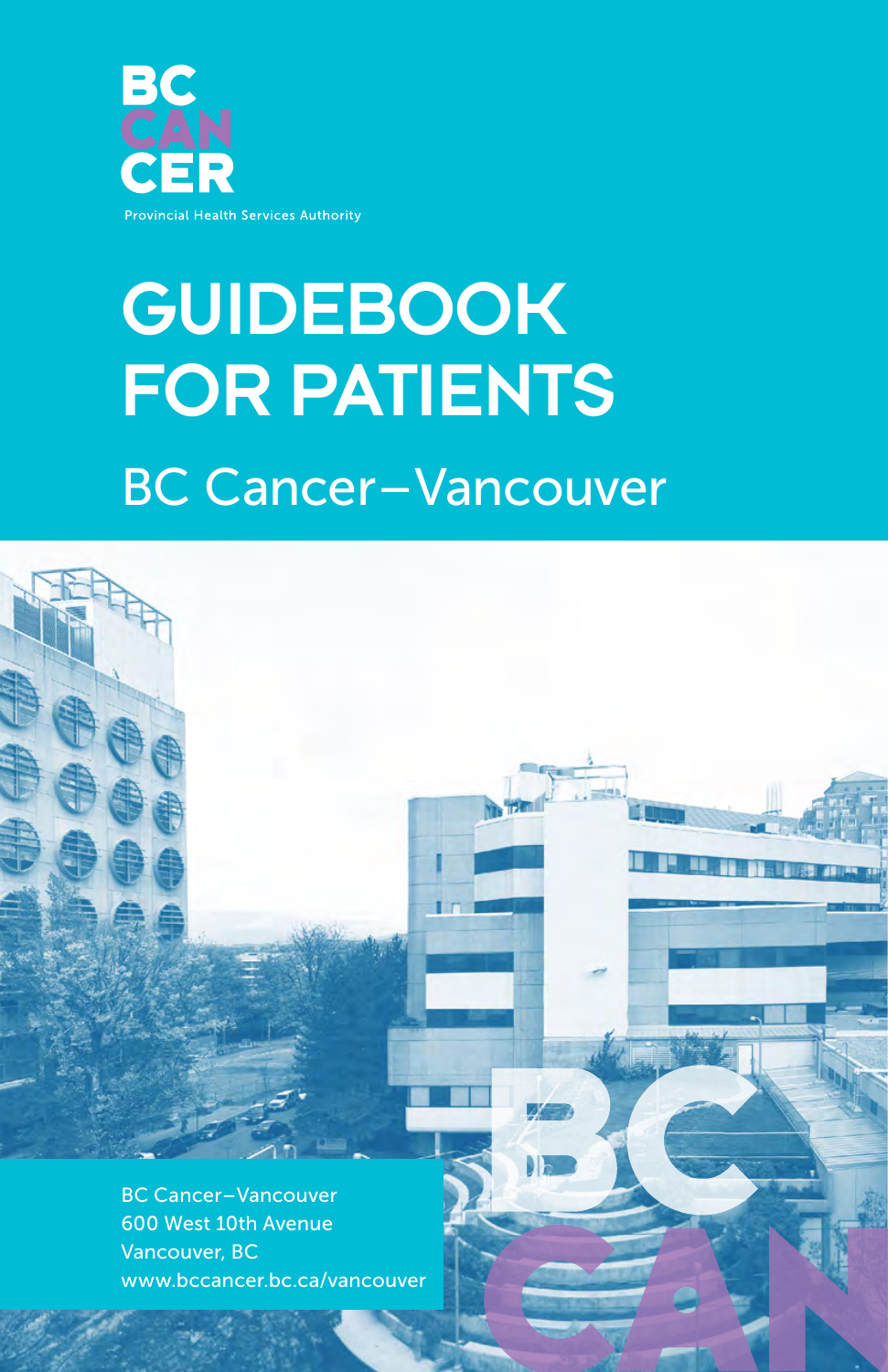# **Contents**

| Partners in Care: Our Mutual Commitments ________________________ 2            |                |
|--------------------------------------------------------------------------------|----------------|
|                                                                                |                |
| BC Cancer - Vancouver floor-by-floor services/facilities __________            | $\overline{4}$ |
| How can I arrange for transportation? ___________________________________ 6    |                |
| Where can I stay if I'm from out of town? ________________________________7    |                |
|                                                                                |                |
| What do I need to bring to my first visit? _________________________________ 9 |                |
|                                                                                |                |
|                                                                                |                |
|                                                                                |                |
|                                                                                |                |
|                                                                                |                |
| What other resources are available to me? ________________________ 26          |                |
|                                                                                |                |
| Where can I get information on Fair Pharmacare? __________________ 30          |                |
| How is my personal data collected, used, and shared? _________________31       |                |
|                                                                                |                |
|                                                                                |                |
| BC Cancer - Vancouver contact list ________________________________ 36         |                |
| Where is the BC Cancer centre where I will receive treatment?_______37         |                |
|                                                                                |                |
| RC Cancer Dationt Number                                                       |                |

\_\_\_\_\_\_\_\_\_\_\_\_\_\_\_\_\_\_\_\_\_\_\_\_\_\_\_\_\_\_\_\_\_\_\_\_\_\_\_\_\_\_\_\_\_\_\_\_\_\_\_\_\_\_\_\_\_\_\_\_\_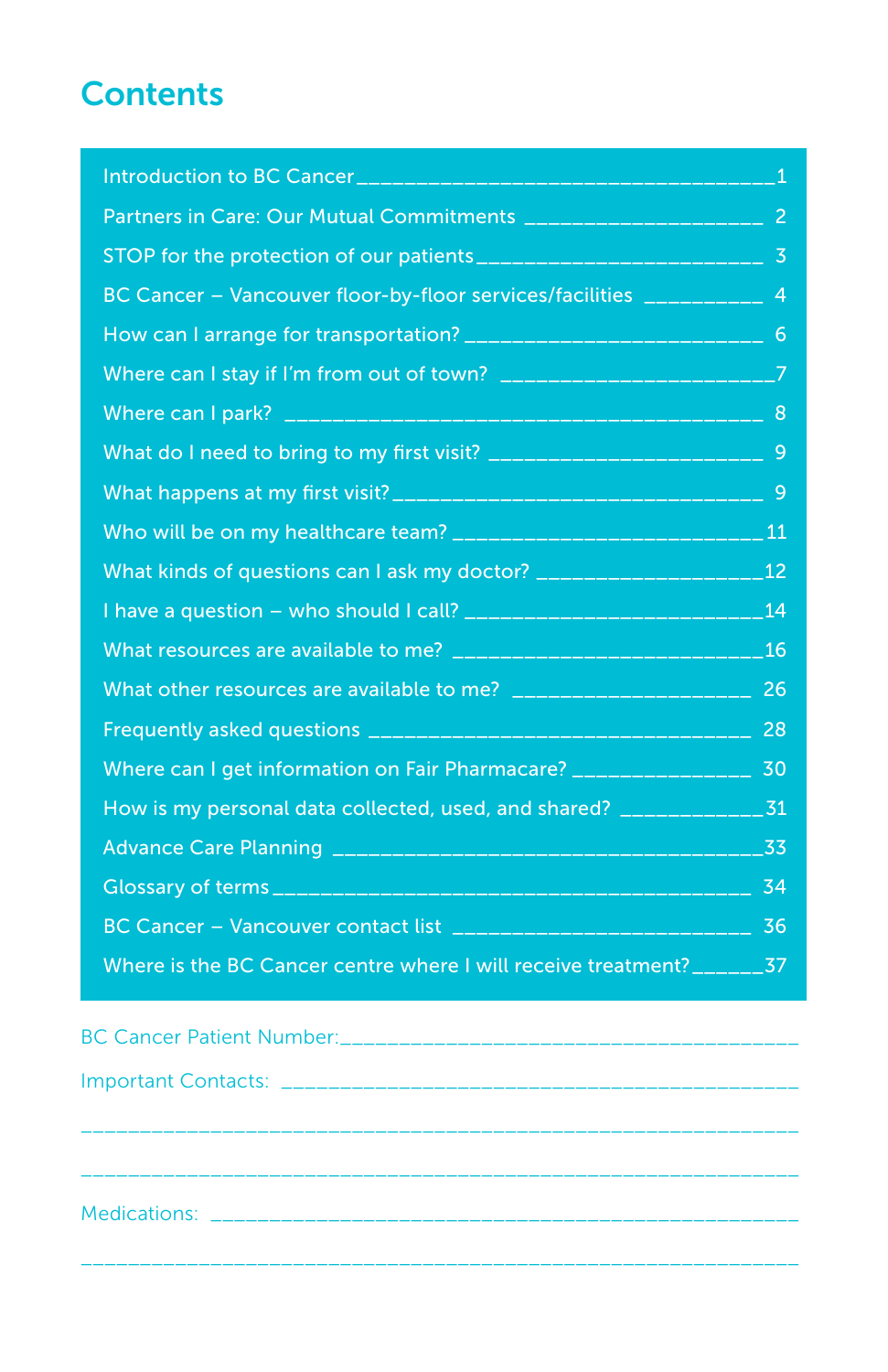# Introduction to BC Cancer

# Our vision: A world free from cancer Our mission: To reduce the burden of cancer in British Columbia Our values: We provide person-centred care and support We collaborate to deliver high-quality integrated care We treat all those we serve with compassion and kindness We serve with purpose and passion We inspire creativity and excellence through innovation

British Columbia has six regional health authorities and two provincial health authorities – the Provincial Health Services Authority (PHSA) and the First Nations Health Authority. PHSA governs and manages agencies and organizations that plan and/or provide health services on a province-wide basis.

BC Cancer is one of the member agencies of PHSA and has six cancer centres:

#### **Vancouver**

- Abbotsford
- **Surrey**
- Victoria
- Kelowna – Sindi Ahluwalia Hawkins Centre
- Prince George-Centre for the North

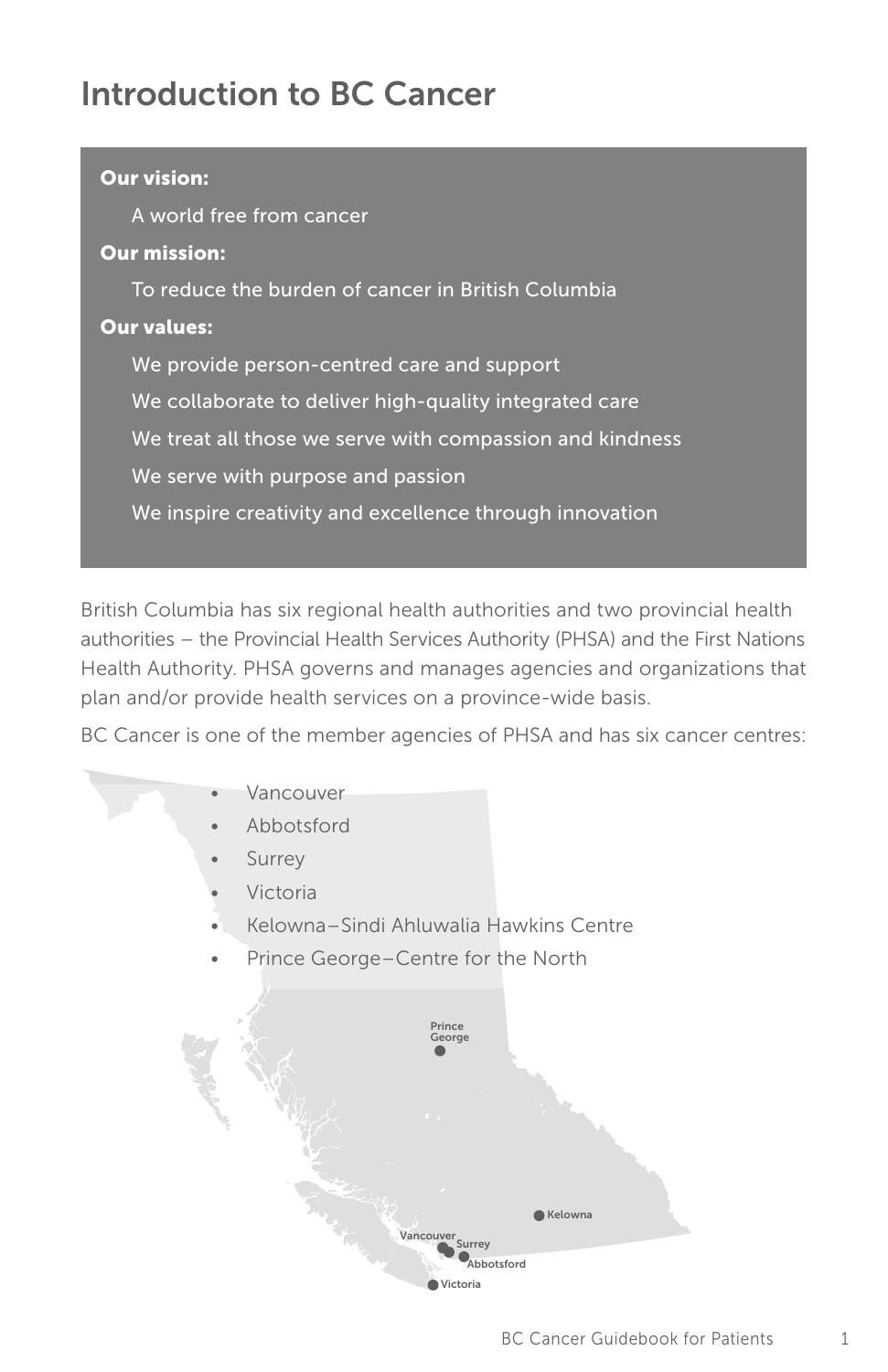# Partners in Care: Your Rights. Our Promise.

#### Patients and family members have the right to:

- Receive safe and appropriate care
- Be involved in decisions about your health
- Ask questions about your health and care
- Ask for a second opinion
- **Privacy**
- Be supported in your spiritual and cultural practices
- See your health information
- Bring a friend or family member to your appointments
- Refuse treatment

#### We promise to:

- Provide excellent, safe care
- Give you clear and complete information
- Answer all of your questions clearly
- Help you make health decisions that are right for you
- Keep your health information private
- Provide an interpreter when possible

#### All patients, families and staff have the right to be treated with respect, dignity and compassion.

Please let us know if you see or hear something at BC Cancer that concerns you.

Your comments and questions will not affect your care.

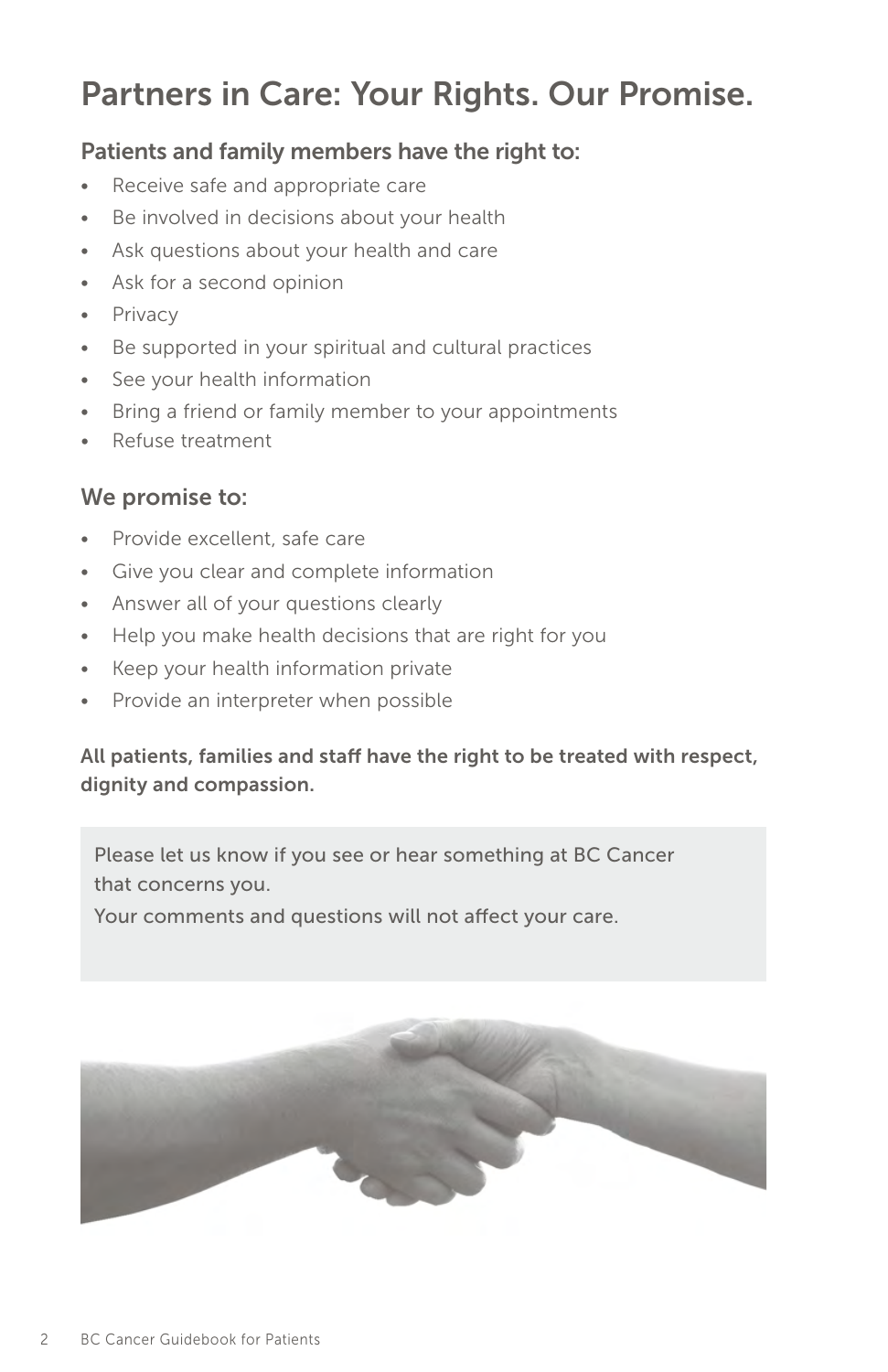# "STOP" Help us protect our Patients!



Infection control information is posted at all BC Cancer entrances.

Please inform your healthcare providers if, at any time during the course of your treatment, you develop any of the following symptoms:

- Fever
- Diarrhea
- Cough/respiratory symptoms
- New skin rash (e.g. Shingles)

Patients experiencing respiratory symptoms may be asked to wear a mask while visiting the centre.

Please inform your Healthcare providers if you have been diagnosed with or exposed to an infectious disease or "superbug" (e.g. CPO, CRE, MRSA, VRE, or C.difficile).

Please keep in mind that hand hygiene is the single most effective way to prevent the transmission of infectious illness. Alcohol based hand rub is considered the most effective method of cleaning your hands when they are not visibly soiled.



Please ask your healthcare providers for information on how to hand wash.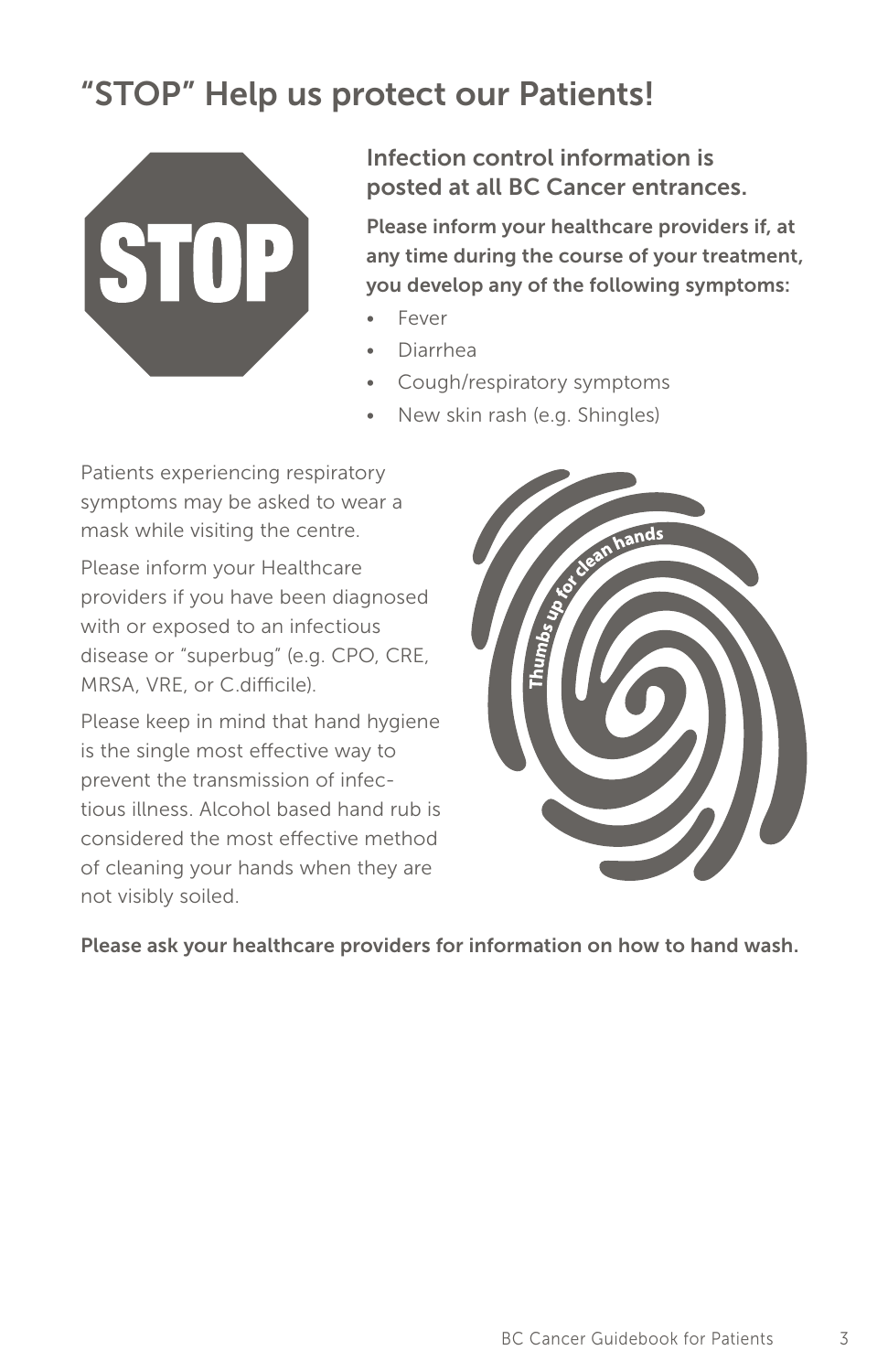# BC Cancer – Vancouver floor-by-floor services/facilities

| <b>1st Floor</b> | In the lobby:<br>$\bullet$<br>- Information & Admitting Desk<br>- BC Cancer Foundation Office<br>- Cancer Information Centre (CIC)/Library<br>- Courtesy Phone<br>- Phone for taxi service<br>Cafeteria (Monday-Friday, 7am-2pm)<br>$\bullet$<br>Magnetic Resonance Imaging (MRI)<br>$\bullet$<br>Functional Imaging (PET Scan)<br>$\bullet$<br>John Jambor Conference Room<br>$\bullet$<br>Nutrition Services, Room 1408<br>$\bullet$<br>Volunteer Services, Room 1411<br>$\bullet$<br>Entrance to BC Cancer Parkade<br>$\bullet$<br>- East side of building                                                                                                                                                                                                                   |
|------------------|---------------------------------------------------------------------------------------------------------------------------------------------------------------------------------------------------------------------------------------------------------------------------------------------------------------------------------------------------------------------------------------------------------------------------------------------------------------------------------------------------------------------------------------------------------------------------------------------------------------------------------------------------------------------------------------------------------------------------------------------------------------------------------|
| <b>2nd Floor</b> | <b>Ambulatory Care Unit Reception</b><br>$\bullet$<br>- Check In (for Radiation Therapy<br>Appointments, Systemic Therapy<br>Appointments, & Clinical Trials)<br>Ambulatory Care Unit (ACU) Stations<br>$\bullet$<br><b>Surgical Daycare</b><br>$\bullet$<br>Pain and Symptom Management/<br>$\bullet$<br>Palliative Care<br>Dentistry<br>$\bullet$<br>Mould Room<br>$\bullet$<br><b>CT Simulator Rooms</b><br>$\bullet$<br><b>Radiation Therapy Units 1-9</b><br>$\bullet$<br>Elevator access to Annex Radiation Therapy<br>$\bullet$<br>Units A, B, C, D (Access to Level 0 at South side<br>elevators located near Unit 1)<br><b>Brachytherapy Unit</b><br>$\bullet$<br><b>Radiation Treatment Support Centre</b><br>$\bullet$<br>Entrance to BC Cancer Parkade<br>$\bullet$ |
| <b>3rd Floor</b> | Laboratory<br>$\bullet$<br>Diagnostic Imaging (X-ray, Ultrasound,<br>$\bullet$<br>CT Scan, Mammogram)<br>Entrance to BC Cancer Parkade                                                                                                                                                                                                                                                                                                                                                                                                                                                                                                                                                                                                                                          |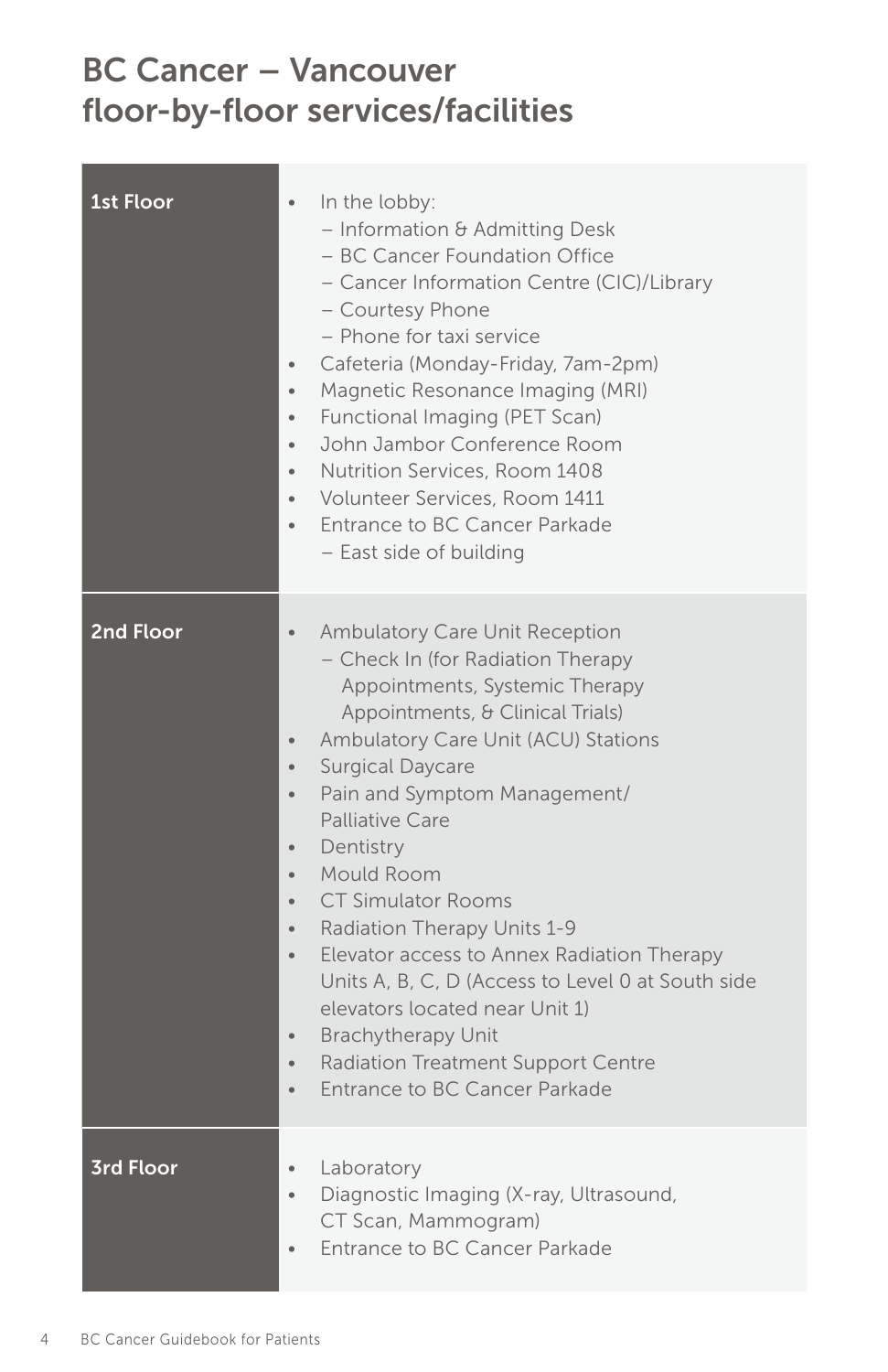| <b>4th Floor</b>                                                                                                                                                          | Release of Information Office, Room 4334<br>$\bullet$<br>(Monday to Friday, 8am-3:45pm)<br>Administration & Offices<br>$\bullet$                                                                                                                                                                                                                                                                                    |
|---------------------------------------------------------------------------------------------------------------------------------------------------------------------------|---------------------------------------------------------------------------------------------------------------------------------------------------------------------------------------------------------------------------------------------------------------------------------------------------------------------------------------------------------------------------------------------------------------------|
| <b>5th Floor</b>                                                                                                                                                          | Patient and Family Counselling<br>$\bullet$<br>In-Patient Hospital Unit (5 East)<br>$\bullet$<br>Speech Language Pathology office<br>$\bullet$<br><b>Medical Daycare Unit</b><br>$\bullet$                                                                                                                                                                                                                          |
| 6th Floor                                                                                                                                                                 | Chemotherapy Treatment Unit<br>$\bullet$<br>Pharmacy (Monday-Friday, 8:30am-5:00pm)<br>$\bullet$<br><b>Offices</b><br>$\bullet$                                                                                                                                                                                                                                                                                     |
| <b>BC Cancer</b><br><b>Research Centre</b><br>(BCCRC)<br>675 W. 10th Ave<br>(directly across the<br>street from<br><b>BC Cancer)</b>                                      | BC Cancer Library - Open to the public<br>$\bullet$<br>Java Express<br>$\bullet$<br>- Coffee shop where 10% of proceeds are<br>given to the BC Cancer Foundation<br><b>BC Cancer Foundation Offices</b><br>$\bullet$<br>Gordon & Leslie Diamond Family Theatre<br>$\bullet$<br>Note: Everything listed is on Level One and is<br>$\bullet$<br>open to the public. All other floors are secure<br>and not accessible |
| <b>Fairmont Medical</b><br><b>Building</b><br>750 W. Broadway,<br>8th Floor is now<br>home to several<br><b>Ambulatory Care</b><br><b>Clinics for</b><br><b>BC Cancer</b> | 2nd floor: Parking<br>$\bullet$<br>6th floor: Hereditary Cancer Program<br>$\bullet$<br>8th floor: Ambulatory Care Clinic Reception<br>$\bullet$<br>12th Floor: Late Effects, Assessment and<br>$\bullet$<br>Follow-Up (LEAF) Clinic -Suite 1216                                                                                                                                                                    |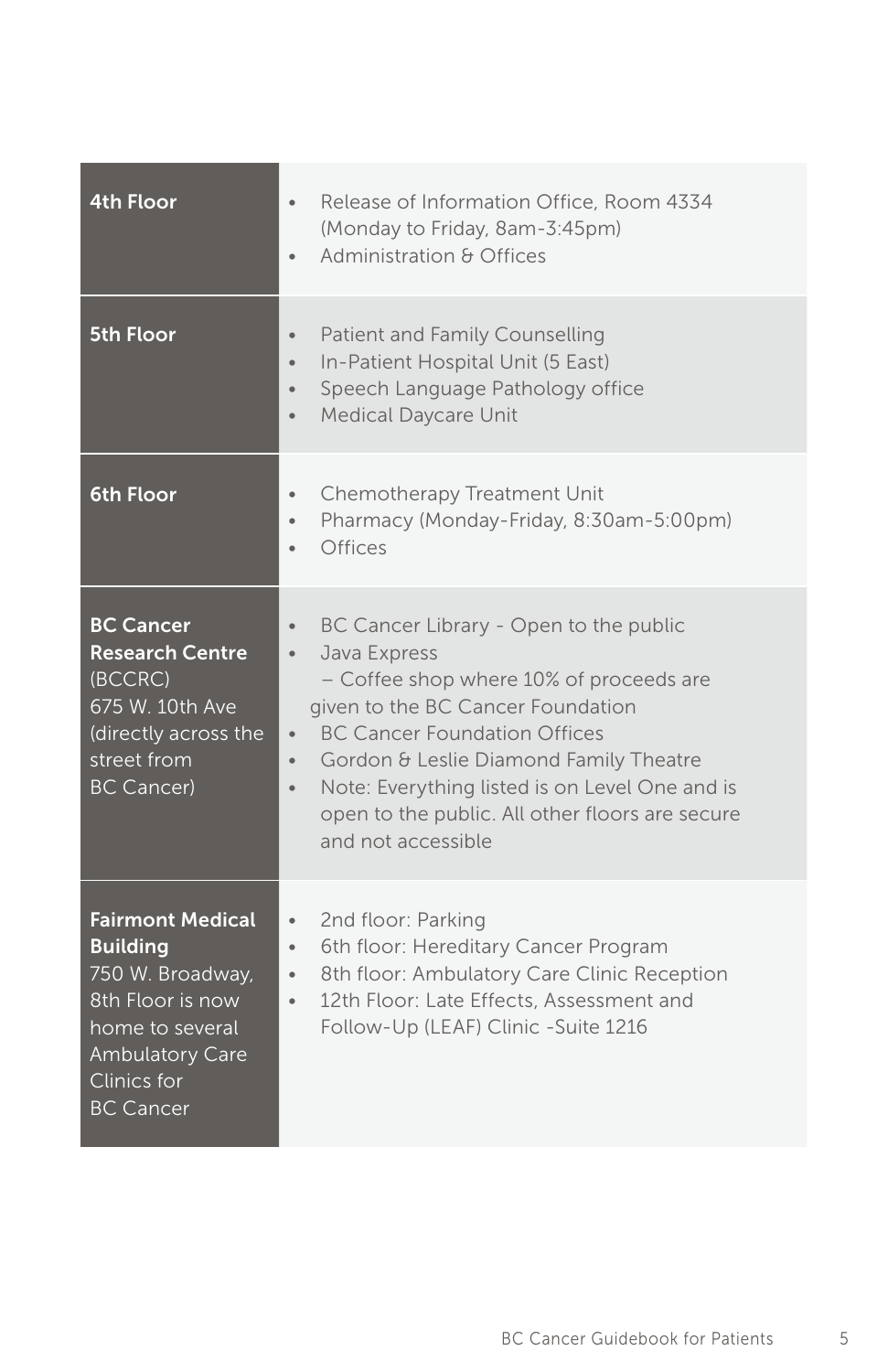# How can I arrange for transportation?

BC Cancer does not offer a transportation program for patients. We encourage you to ask family members and friends to assist you with transportation to the cancer centre.

If you are unable to find a ride to your appointment(s) at the cancer centre, there are other programs which may be able to assist you. Most of these programs require 24-48 hour notice in order to provide service.

In order to provide you with the best care, your appointments require careful coordination. We may not be able to adjust your appointment dates and times to meet the booking requirements of some of these transportation service providers.

If you cannot keep your scheduled appointment, please let us know as soon as possible.

# Freemason Volunteer Driver Program

The Freemason Volunteer Driver Program can provide patients with a ride to treatment appointments at the Vancouver centre. Patients must be able to get in and out of a car unassisted in order to use the service. Patients must also be willing to share a ride and to have some flexibility in pick up and drop off times.

To book a ride with the Freemason Volunteer Driver Program please contact them at least 24 hours prior to your appointment at 604.872.2034

For other transportation options visit the website: www.bccancer.bc.ca/ coping-and-support-site/Documents/VCCtransportation.pdf

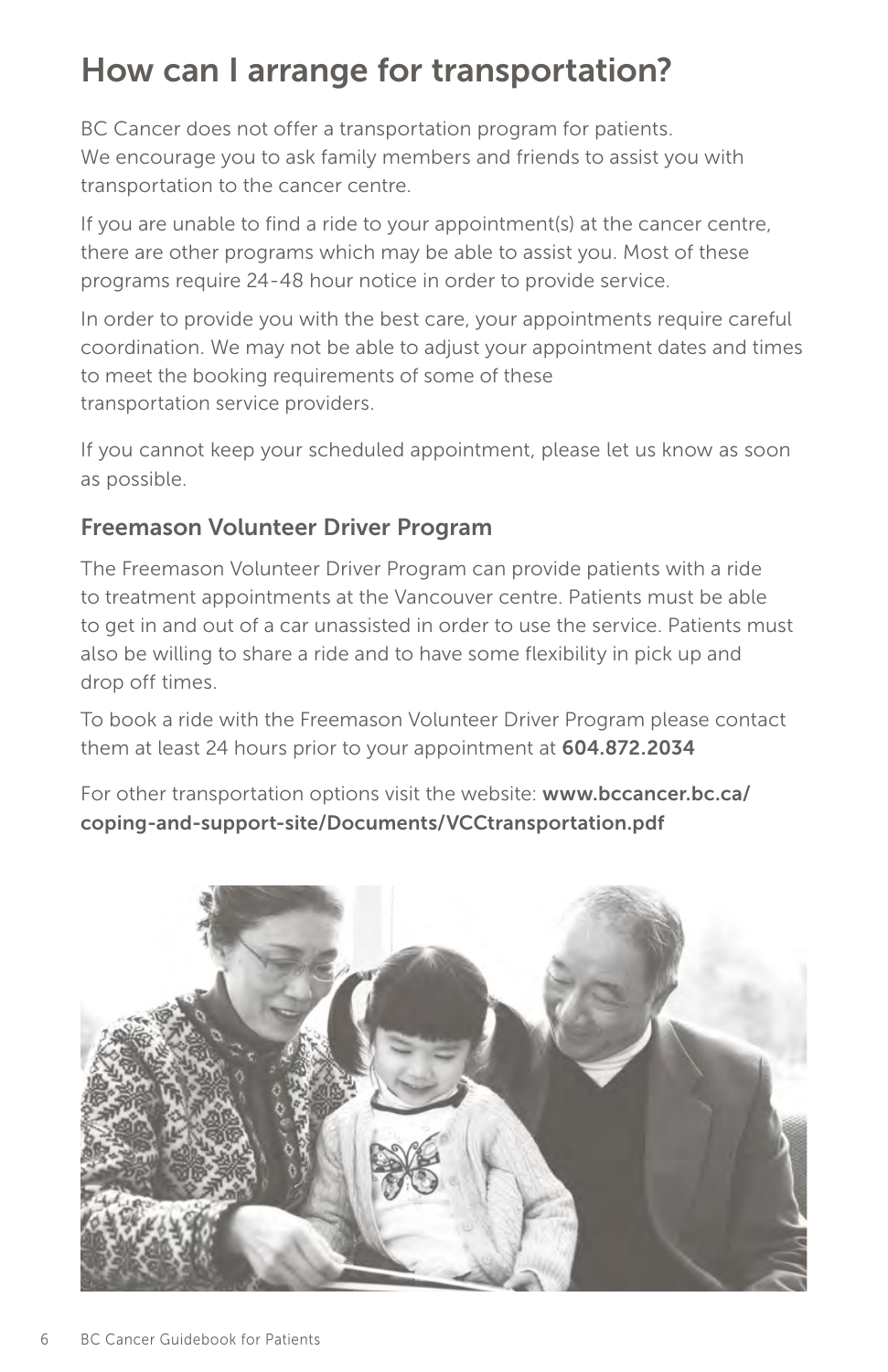# Ministry of Health Travel Assistance Program (TAP)

TAP is available to eligible BC residents who must travel outside their home community to obtain non-emergency, physician-referred specialist medical care, and whose travel expenses are not covered by third party insurance or other government programs. TAP provides discounted rates for ferries, ground transportation such as buses (not BC Transit) and some airlines.

To be eligible, you must be a BC resident and enrolled in the MSP; you must have a physician's referral for medical services that are not available locally. Escorts are also eligible if travelling with those incapable of independent travel.

Forms are available from the Information and Admitting desk in the lobby, at the Patient and Family Counselling office, at 2nd floor reception desk, Station A and Station D in Ambulatory Day Care, and at ACCU reception on the 6th floor.

For more information please call: 1.800.663.7100

Or visit the website: www.health.gov.bc.ca/tapbc/tap\_patient.html To book reservations once forms are filled out please call: 1.800.661.2668

# Where can I stay if I'm from out of town?

# Canadian Cancer Society Vancouver Lodge

The Canadian Cancer Society Jean C Barber Lodge is undergoing renovations and will re-open in the Fall of 2020. During construction, they will continue to provide accommodation to clients. For accommodation inquiries please contact Reservations: 604.879.9131

Temporary Address: 1450 West 12th Ave, Vancouver, BC V6H 1M9

### Local Hotels providing reduced rates for cancer patients

If you wish to book a hotel near the Vancouver centre, remember to ask if the hotel has a 'Medical rate' available for cancer patients. For more information about hotels, motels and inns close to the cancer centre, refer to Medical Travel Accommodation Listing http://csa.pss.gov.bc.ca/medicaltravel/

For more information, or for information on financial assistance, please contact Patient and Family Counselling at 604.877.6000, local 672194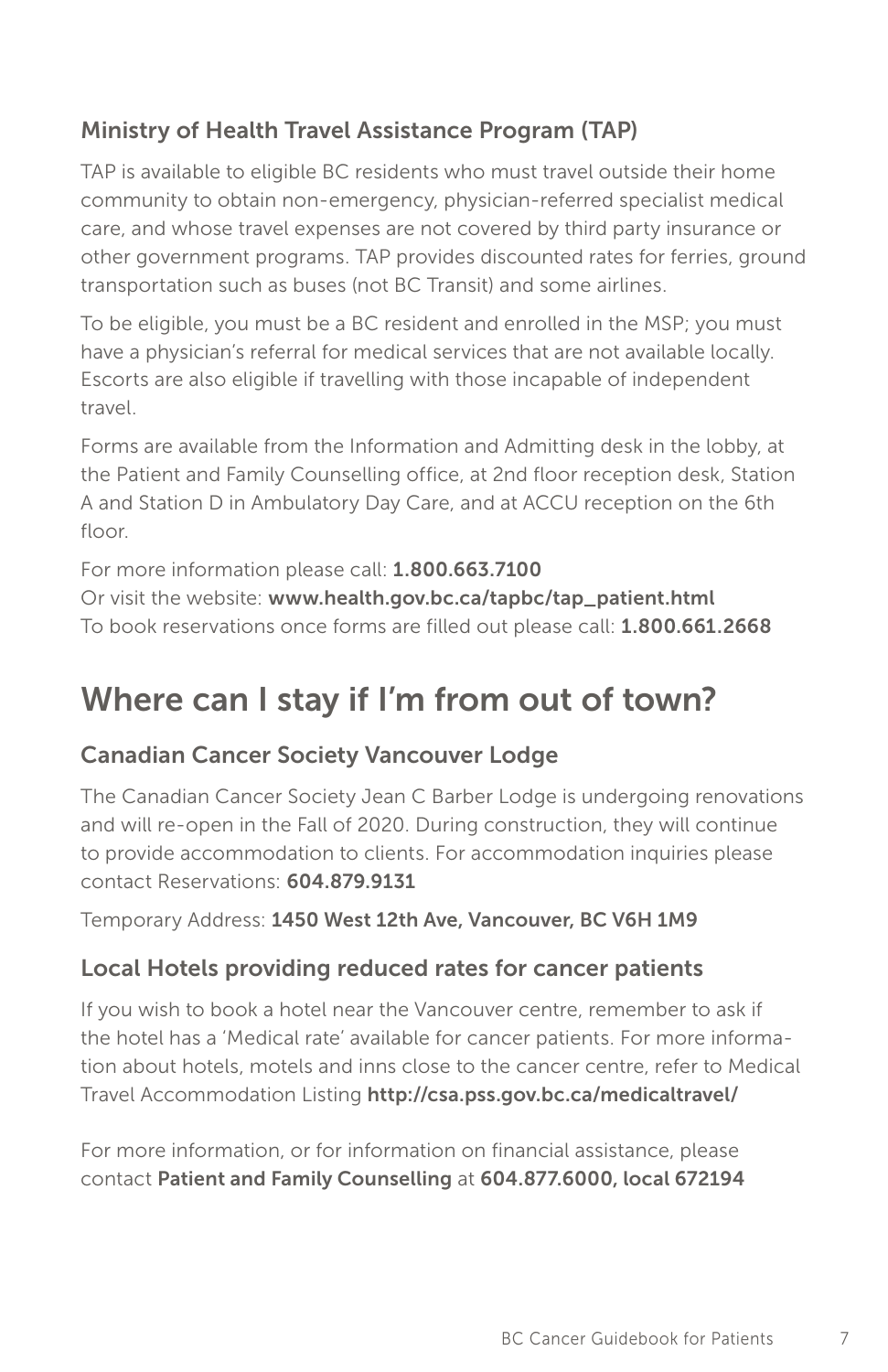# Where can I park?

*The entrance to the parkade is off Ash Street at the corner of West 10th Avenue. This is the closest parkade to BC Cancer – Vancouver.*

### How much does it cost?

Parking charges are \$3.50 per hour with a maximum of \$14.25 per day. \*Rates are subject to change without notice.

### What if I'm a long-term BC Cancer patient?

Parking passes for long-term BC Cancer patients are valid only for the period issued and are non-refundable. The pass is applicable for parking in the parkade only and it does not guarantee a spot.

Parking pass long-term patient rates:

- \$51.75 each seven days or portion
- \$103.25 each month or portion

### Where do I get this long-term patient parking pass?

Passes can be purchased from the attendant in the booth at the entrance to the parkade.

# What ID is required to obtain this long-term patient parking pass?

This rate applies only to BC Cancer long-term patients; please show the Parking Attendant your BC Cancer Appointment Card if requested.

### How can I pay?

The parkade accepts debit, credit cards or cash.

### Where should I direct my parking pass enquiries?

Please discuss any concerns or issues with the parking booth attendant or call the Metro lot supervisor at 604.417.6545.

Note: Street parking is limited, but there are other parkade facilities in the area.

### Please refer to the map on page 37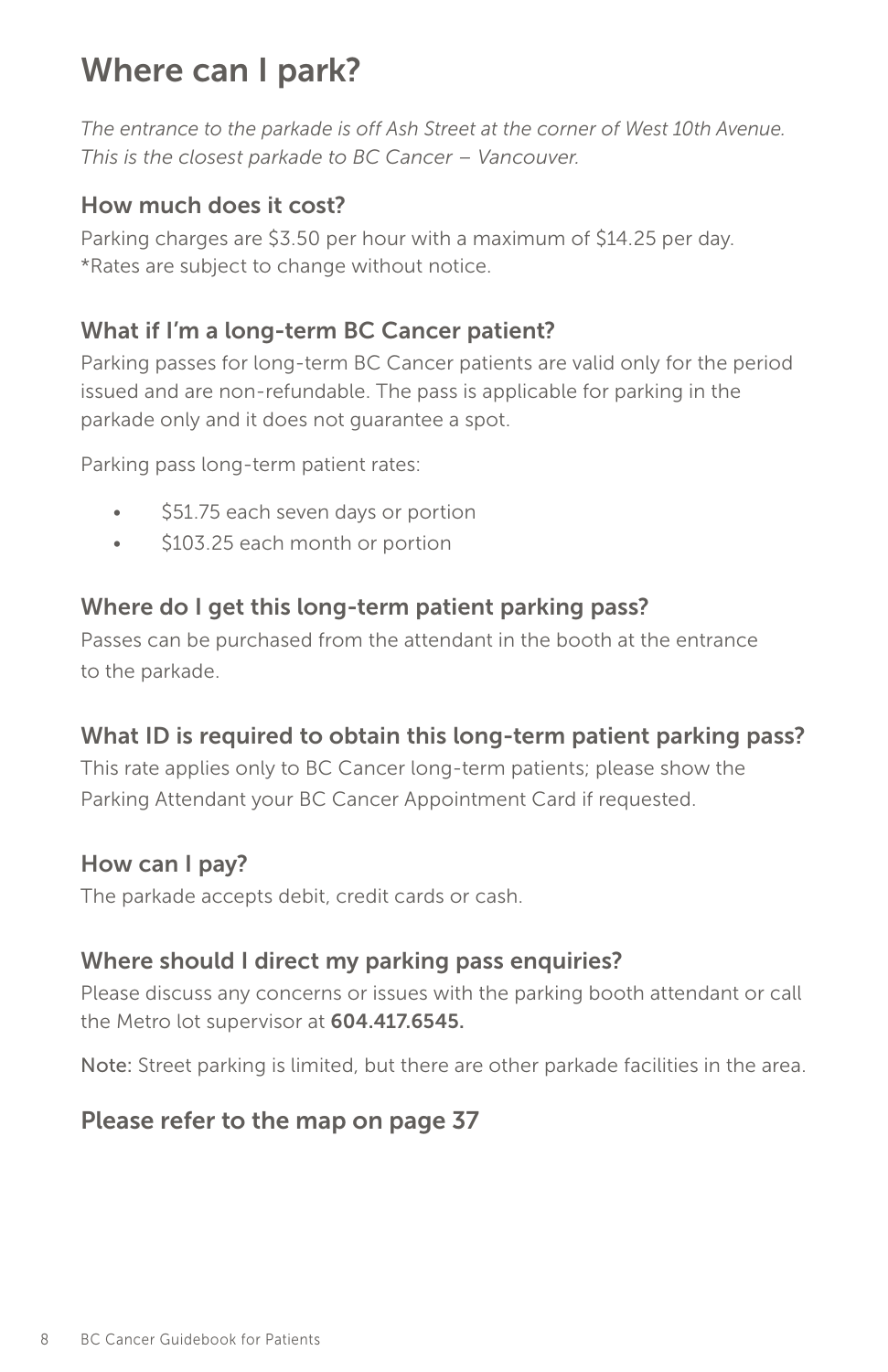# What do I need to bring to my first visit?

- Two pieces of ID such as your BC Care Card, driver's license, or other picture identification
- All your prescription, non-prescription, herbal and alternative medications in their original containers so that the physician may review them with you
- The names and telephone numbers (work and home) of two contact people
- Your health history and any allergies that you may have
- Any medical imaging studies such as X-rays, CT, Ultrasound, PET, Nuclear medicine or MRI which you may have on CDs or DVDs that you may have been given by other physicians or hospitals
- A list of any questions you may have
- Any advance care plan directives or documents that you have available to share with your doctor

# What happens at my first visit?

During your first visit, expect your appointment to be at least two to three hours. It can be quite overwhelming. Being informed and prepared can help to make the process less overwhelming. The following suggestions may be helpful:

- Bring a family member or friend with you to help gather all of the new information, for company and for support. Volunteers are also available to assist and provide support as needed.
- Have a meal before you come (unless otherwise instructed) and/or bring a snack with you. There is a cafeteria on the first floor which is open 7am to 2pm.
- Be involved in your care. Ask questions and take notes or ask a family member to assist.
- A professional interpreter can be arranged for your appointment. Call Information and Admitting to make arrangements. 604.877.6000 or toll-free 1.800.663.3333, local 676000
- If applicable, you may be asked to complete the Patient Reported Information and Symptom Management (PRISM) form on our website. Please print and bring this with you to your first appointment.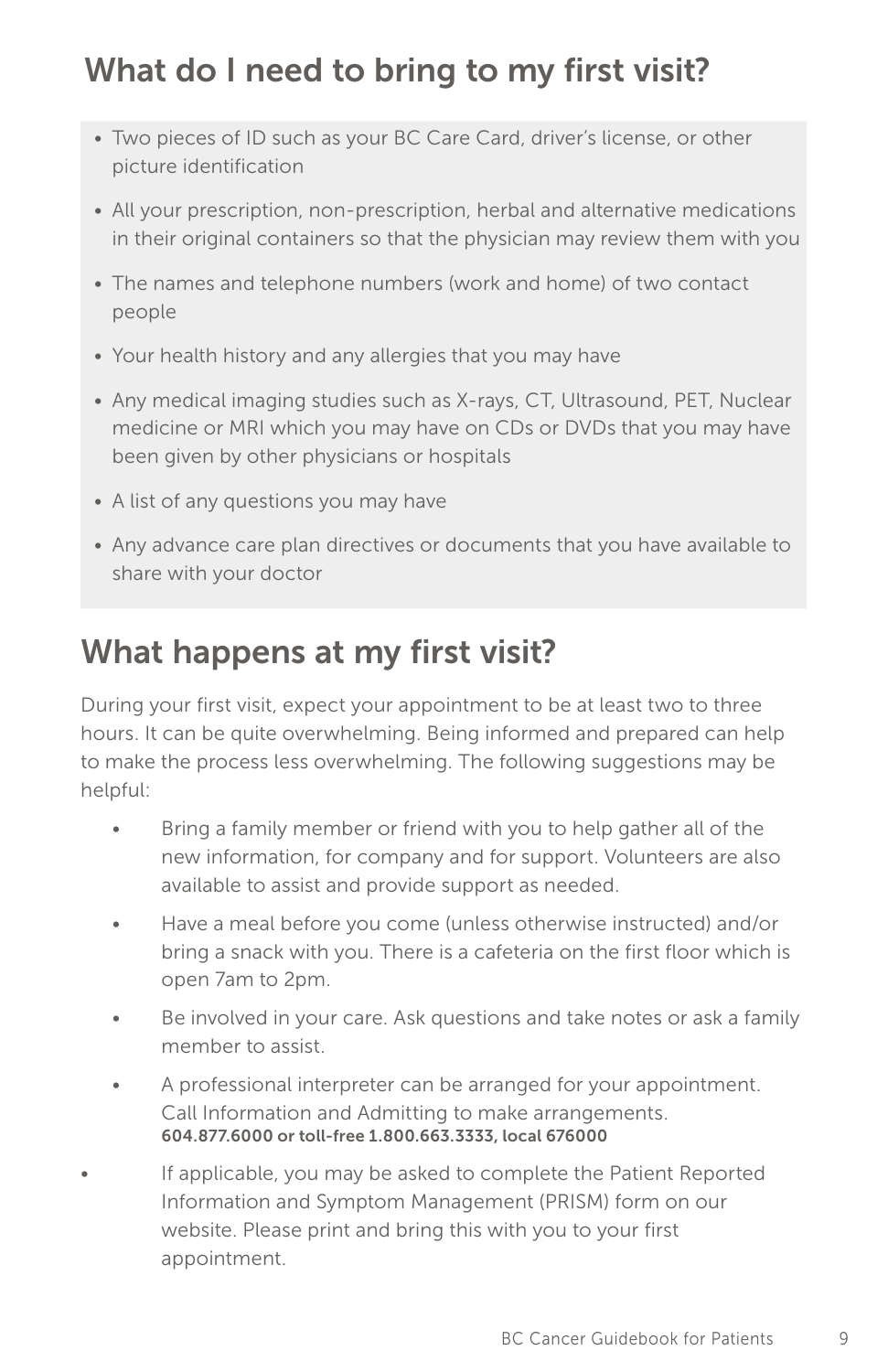Report to the Information and Admitting desk on the first floor. If you haven't previously completed the Patient Reported Information and Symptom Management (PRISM) form, you may be asked to do this in the waiting area. If you were not pre-registered by phone, a clerk will help to complete your registration. At this time, you will receive your BC Cancer # (BC Cancer number). Please note this number on the inside front cover of this booklet for future reference.

Next you may be assisted by a volunteer to the Ambulatory Care Unit (ACU) on the second floor. An oncology nurse and physician will discuss your medical history with you and conduct a physical exam. An oncologist (a cancer specialist) will review this information along with your reports and records in your file. The oncologist will then meet with you and your family to review your case, discuss your treatment choices and plan for your ongoing care.

The oncologist may arrange for additional blood tests, x-rays, and/or other medical imaging studies. You may need to wait for these results before the best treatment can be decided for you.

If you have pain or other symptoms, your oncologist can help you and your family doctor manage these or may refer you to the symptom management/ palliative care team, or other specialists.

At the end of your visit, your next appointment will be given to you or mailed to your home. Sometimes, no further appointment is needed at BC Cancer and you will be referred to your family physician for follow up care.

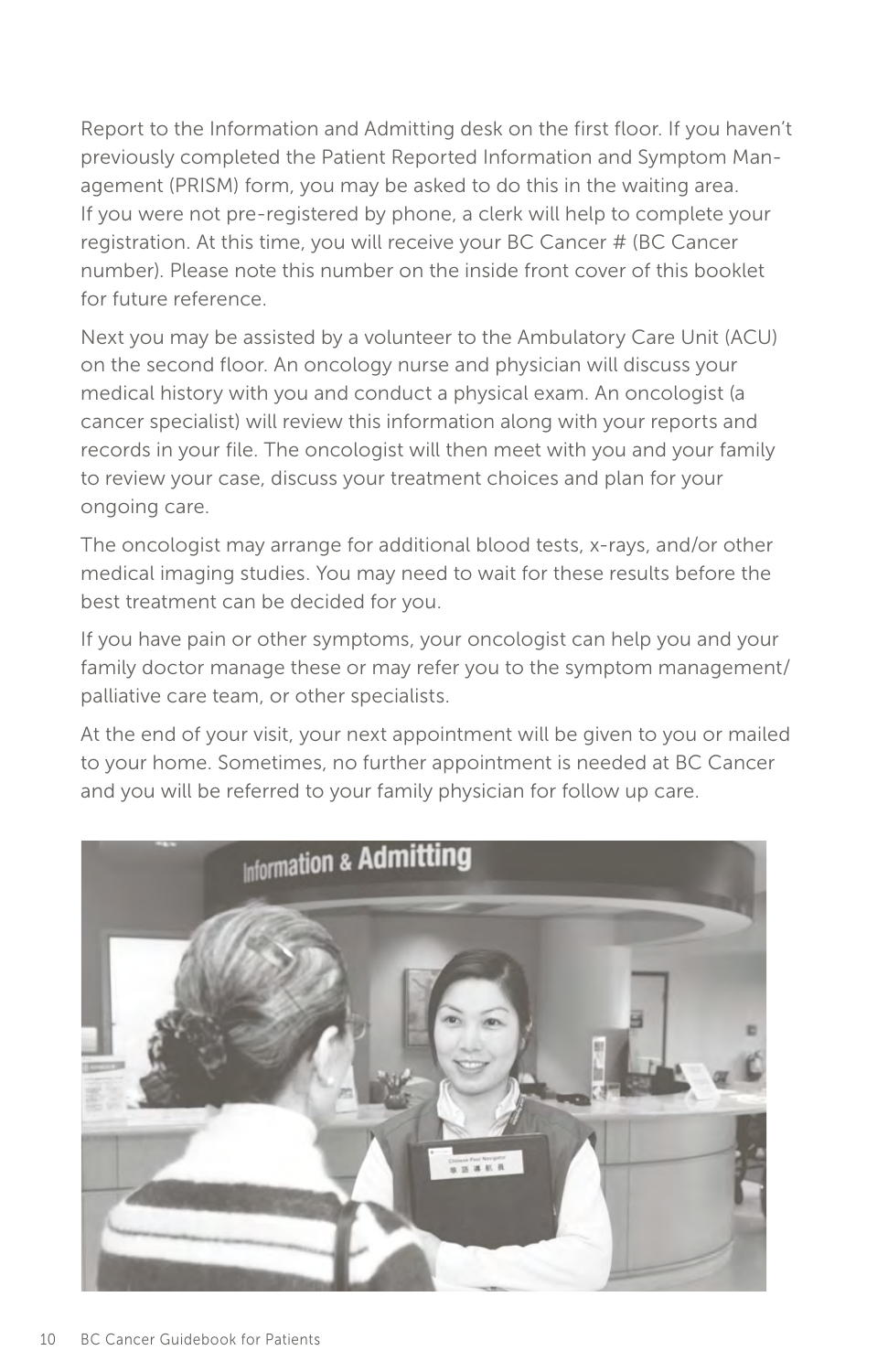# Who may be on my healthcare team?

#### Your healthcare team is a group of healthcare professionals who work to treat your cancer. They may include:

A **medical oncologist** is a doctor who specializes in diagnosing and treating cancer using chemotherapy, hormonal therapy, biological therapy, and targeted therapy.

| A radiation oncologist is a doctor who specializes in the treatment of cancer   |
|---------------------------------------------------------------------------------|
| patients, using radiation therapy as the main mode of treatment.                |
|                                                                                 |
|                                                                                 |
| A general practitioner in oncology (GPO) is a family doctor that has complet-   |
| ed a BC Cancer training program and has an increased knowledge of cancer.       |
|                                                                                 |
|                                                                                 |
| Your family doctor, nurse practitioner or general practitioner (GP) provides    |
| general, primary healthcare to you and your family. They play an important      |
| part in continuing your care, especially after your cancer treatments are over. |
|                                                                                 |
|                                                                                 |

#### Other members of your interdisciplinary team may include:

- Dentists
- Dermatologists
- Dietitian
- Occupational Therapist
- Oncology Nurse
- Pathologist
- Pharmacist
- Physiotherapist
- Psychiatrist, Social Worker and Counsellor
- Palliative Care Specialists
- Radiation Therapist

This list is not exhaustive. Note that there may be other health care professionals involved in your care.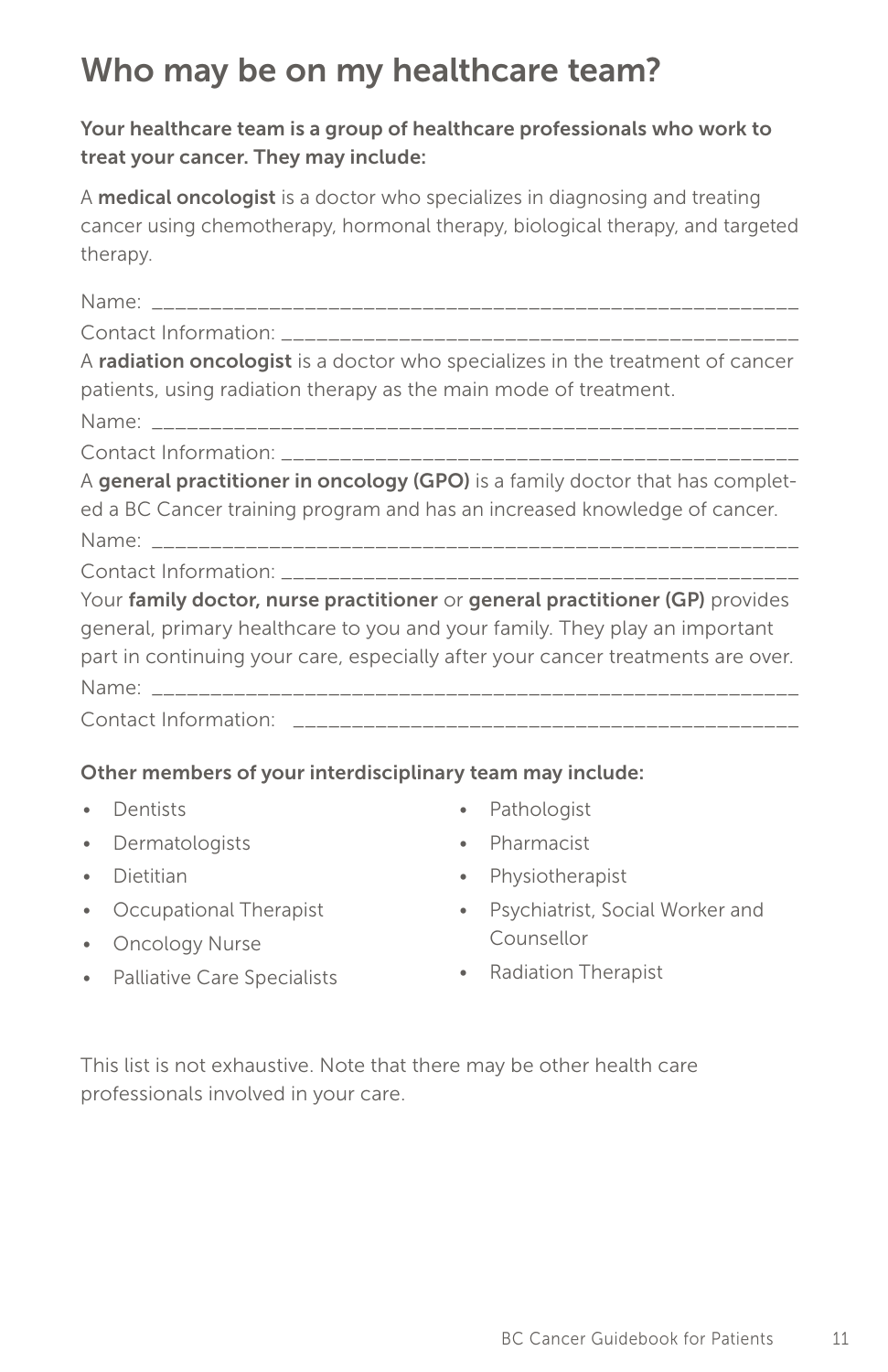# What kinds of questions can I ask my doctor?

Cancer centres and other healthcare facilities are very busy places. Although you will have a doctor that is taking the lead on your care, sometimes you will see other doctors, and there may be several healthcare providers all caring for you at the same time. This group of professionals communicate regularly about you. You may need a lot of tests and procedures and you might feel that the amount of information is overwhelming and not clear to you. Therefore, it is important that you remain an active member of your healthcare team and ask questions to understand the information. Don't be afraid, embarrassed, or hesitant to ask for exactly what you need from your team. It is important to be involved in and be vocal in the decisions that affect you. Also, sometimes taking notes can be helpful so you can refer back to them and share outcomes of meetings with family and friends. You have space on page 36 to take notes.

#### For example:

- What type of cancer do I have?
- What stage is the cancer? What does that mean?
- What is the grade of the cancer? What does that mean?
- What can be done to treat this cancer?
- Will I always see the same doctor?
- Who are residents or fellows?
- How do I consent for treatment or research?
- Can I have my labs taken the day before, or does it need to be the same day?
- What is chemotherapy?
- What is radiation therapy?
- What are the short-term and long-term side effects of these treatments? – How long will they last?
- What is a complementary therapy?
- What is an alternative therapy?
- Could a palliative approach to care be right for me?
- Will I have to purchase any drugs outside of the cancer centre?
- Will these drugs be covered by my Fair Pharmacare?
- What kinds of feelings (such as sadness, anger, vulnerability, loss of control) am I likely to have after the surgery or other treatments?
- Where can I find help for me and my family and friends to cope with our feelings?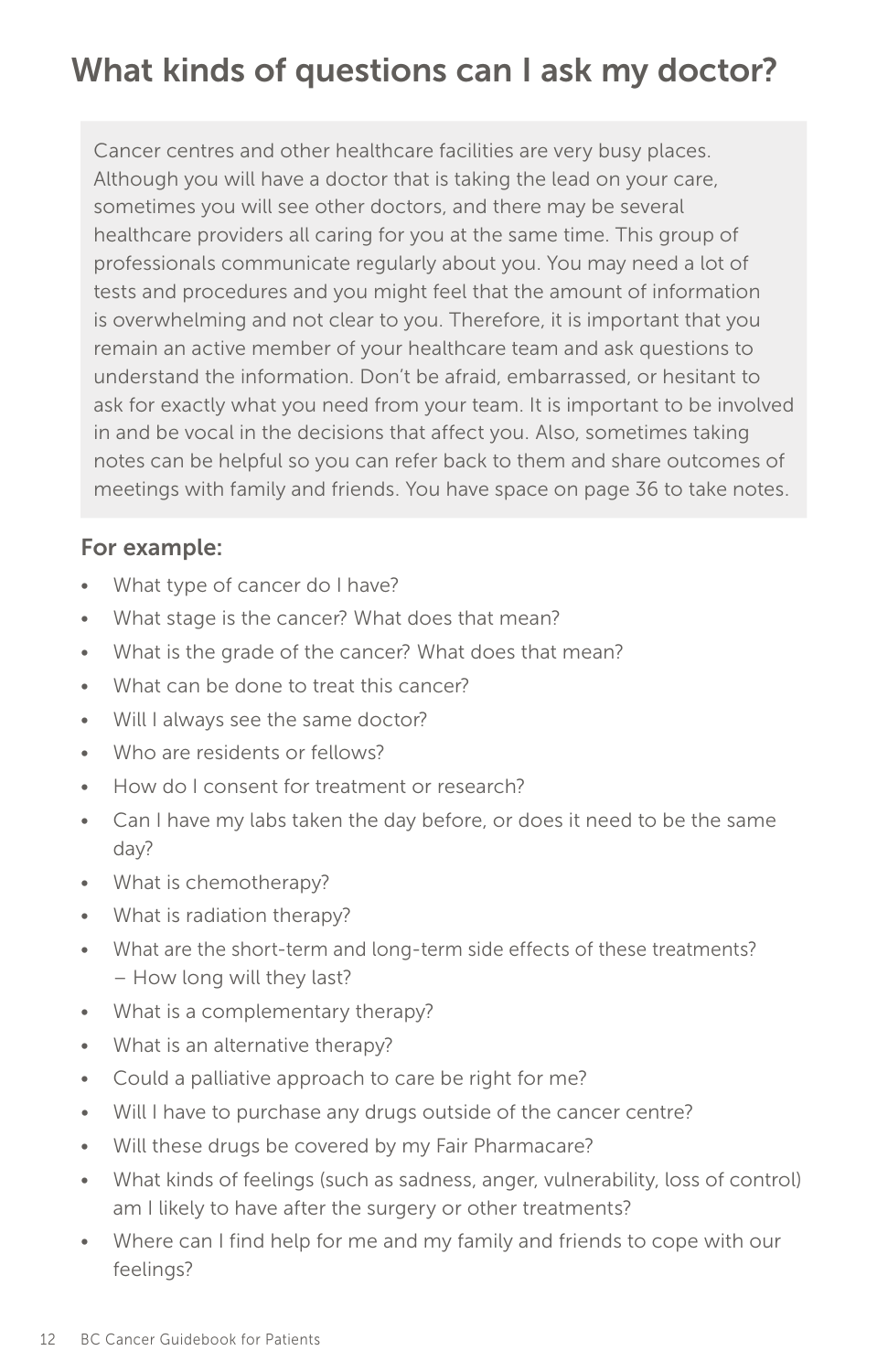- When will I get back to my normal energy level?
- Will I be able to work while on treatment?
- Are there any symptoms that I should report right away?
	- What constitutes an emergency?
	- Who do I call?
	- When should I go to the emergency room?
- Are there any changes I can make to my lifestyle to improve my health?
- How does being a smoker affect my treatment?
- Who should I contact if I have additional questions?

# I have a question – who should I call?

There are no emergency care facilities at Vancouver centre. If you require emergency medical attention, please call 911 or go to your local emergency department.

I am having symptoms from my treatment (e.g. nausea, diarrhea, rash/ radiation skin reaction) – what should I do?

I missed a chemo pill, should I take another?

How do I take my anti-nausea medication?

I think I have a fever, what should I do?

I have finished treatment but am having new symptoms, who should I talk to?

604 877-6025 Patient Care Nurse Helpline Monday to Friday 8.30am – 5.00pm

\*The line is regularly monitored by a registered nurse who will return your call. If you require emergency medical attention, please call 911 or go to your local emergency department.

BC Cancer – Vancouver does not have an emergency room on site.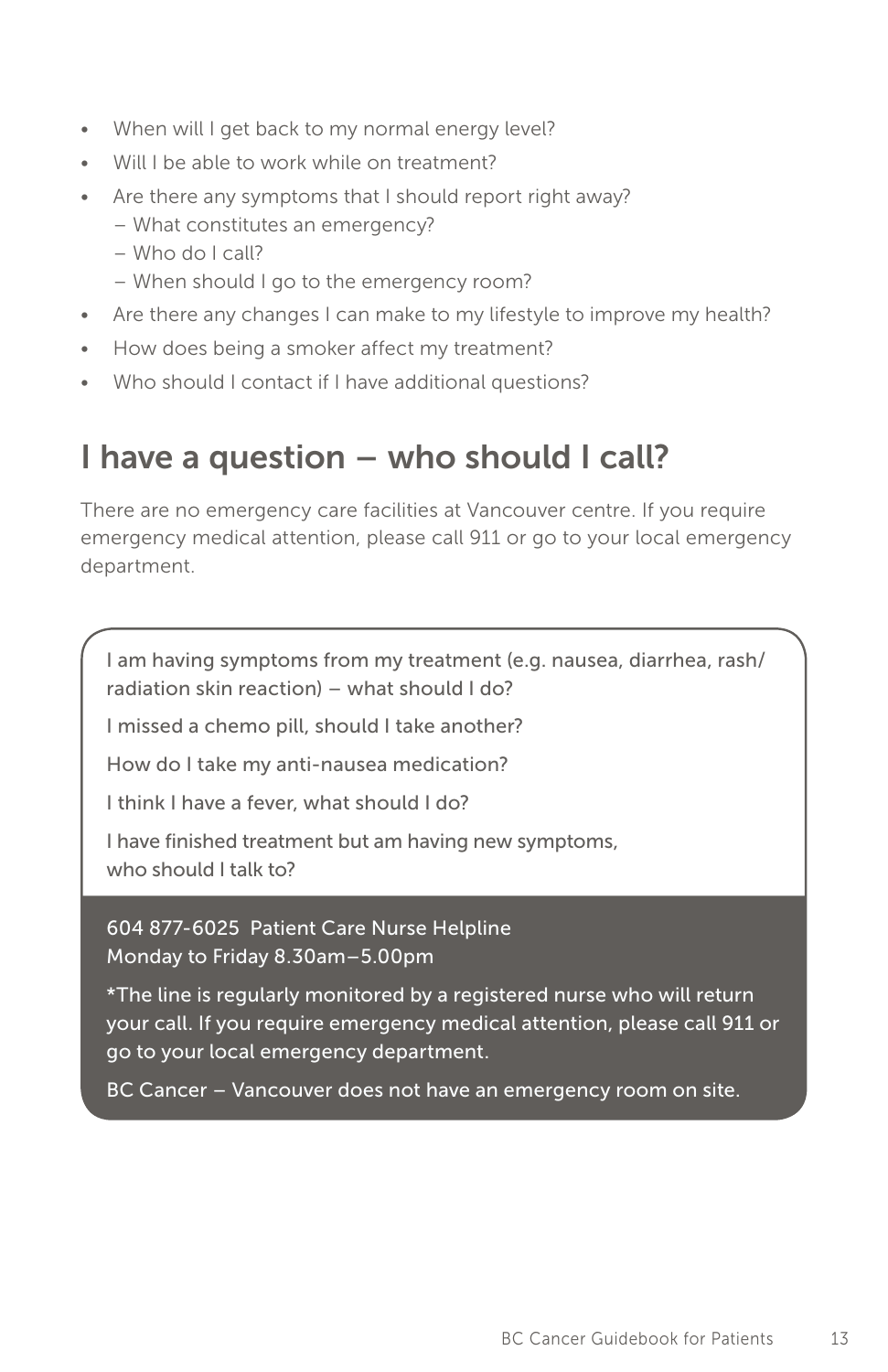It's after 5pm and I'm having treatment side effects. Who do I call?

604.877.6000 and press 1

\*this goes to our inpatient unit. The doctor on call will discuss your treatment side effects.

#### What should I eat?

Before treatment starts, dial 8-1-1 directly to speak with the Oncology Dietitian at Health Link BC, Monday to Friday, 9 am – 5 pm. During treatment, call 604.877.6000, ext. 672013 to speak with a BC Cancer Dietitian, Monday to Friday, 9 am – 4 pm

When am I supposed to come…

See the doctor? For chemotherapy? For radiation? I need to get my blood work done. How do I get my lab requisitions?

#### 604.877.6218 Appointment Line Monday to Friday 8am – 4.30pm

Can I get a prescription refill? Can I ask my doctor questions about my treatment plan? What are my test results?

604.877.6000 Extension: Doctor's secretary: Monday to Friday 8am – 4pm

I need my health records, how do I get a copy? Can I get my insurance forms filled out?

604.877.6000 x 672334 Release of Information Monday to Friday 8am – 3.45pm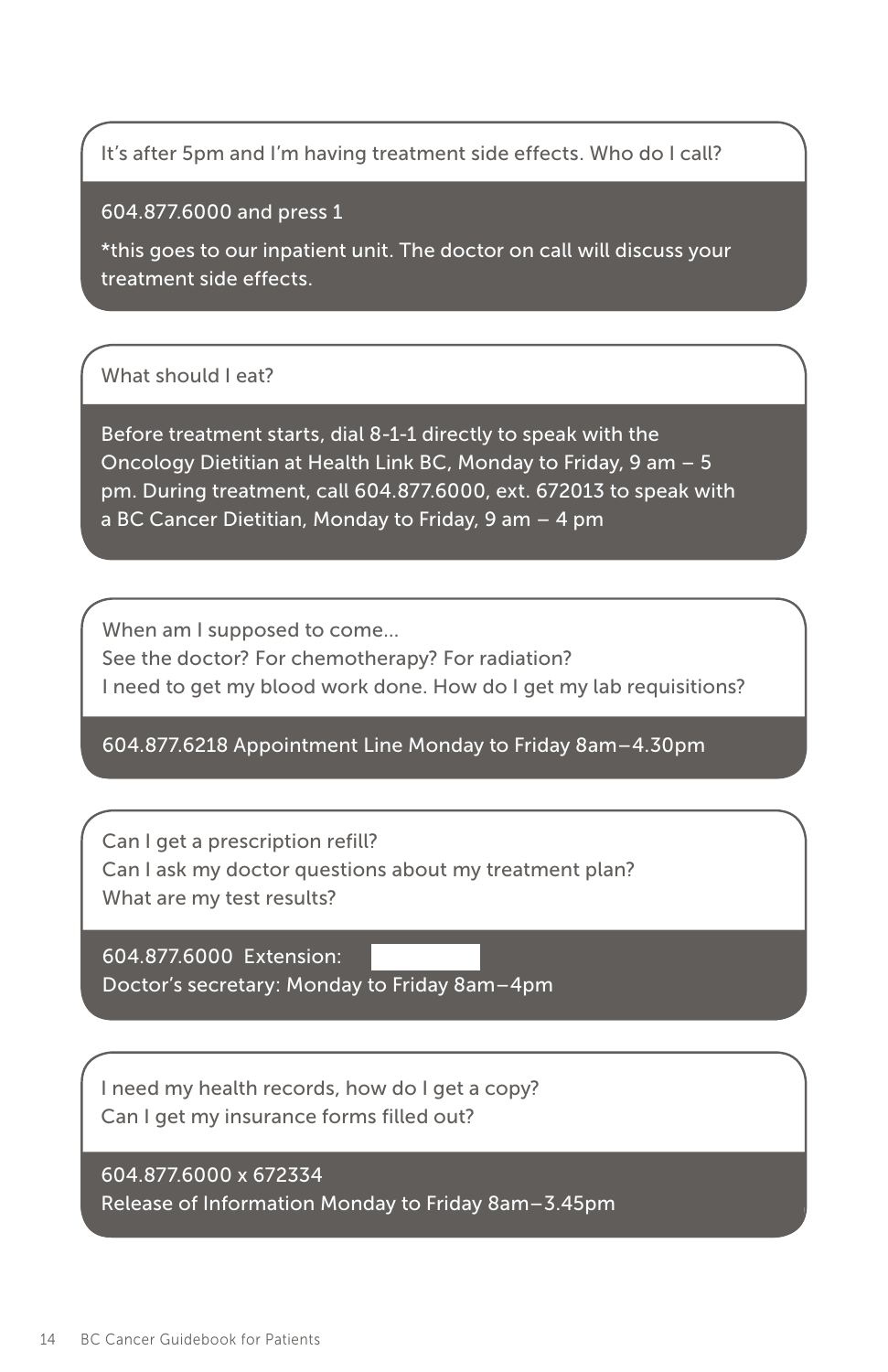Can I get advice on finances?

604.877.6000 x 672194 Patient and Family Counselling Monday to Friday 8:30am – 4:30pm

What if I and/or my family need some emotional support?

604.877.6000 x 672194 Patient and Family Counselling Monday to Friday 8:30am – 4:30pm

When can I pick up my chemo pills?

604.877.6135 BC Cancer Pharmacy Monday to Friday 8:30am – 5pm

Can I take a herbal remedy while receiving chemotherapy or radiation treatment? Will my new medication interact with my chemo?

604.877.6000 x 672235 Pharmacy drug information line Tuesday to Friday 8:30am – 5pm

Who do I call if I'm on a clinical trial?

Call your clinical trials nurse directly at the number she/he has provided.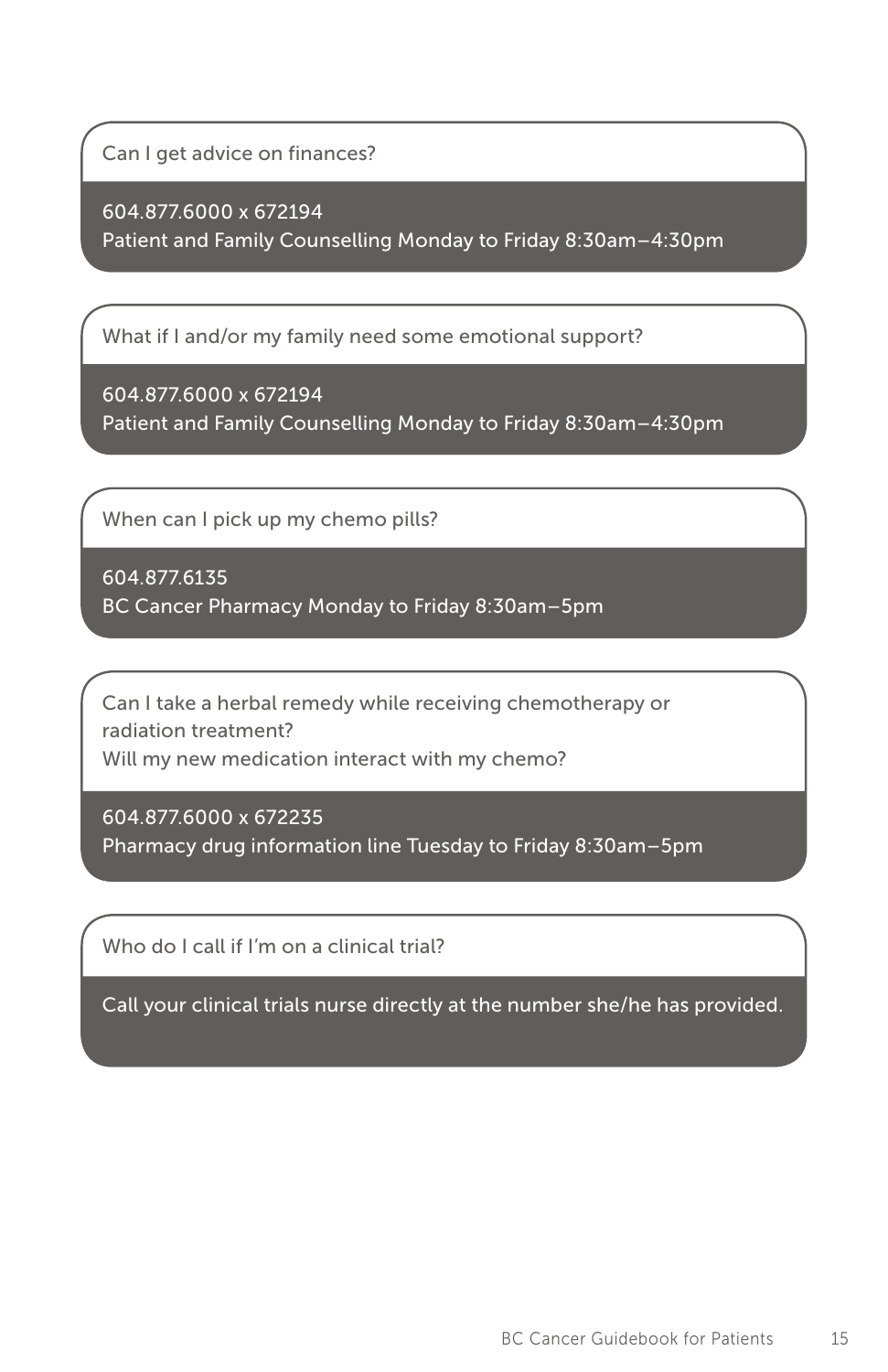# What resources are available to me?

### Stopping Smoking and Cancer Treatment

Stopping smoking can improve the outcomes of your treatment and recovery. It is best to stop as soon as you can, for example, at the time of diagnosis. When you stop you can expect:

- A better overall response
- Better outcomes with some treatment drugs and/or radiation
- Reduced risks of re-occurrence
- Reduced incidence of second primary cancers
- Increased survival rate
- A reduction of perioperative risks of general anesthesia
- A positive effect on wound healing

For support to stop smoking contact: www.Quitnow.ca

- A pharmacist to receive your free three month supply of nicotine replacement products. Available products include the gum, patch, lozenge and inhaler. Three month supply available on an annual basis.
- Your doctor to assess, discuss and access medication including Champix and Buproprion. These products may be subsidized through Fair Pharmacare and/or your health benefits plan.

The QuitNow website outlines the variety of support that is available and free to all BC residents. You will find on-line planning tools, access to individual and group telephone counselling, text support messaging, information about free nicotine replacement therapy products and subsidized medications, access to group discussion forums and a variety of additional helpful resources.

Please refer to page 26 for additional resources.

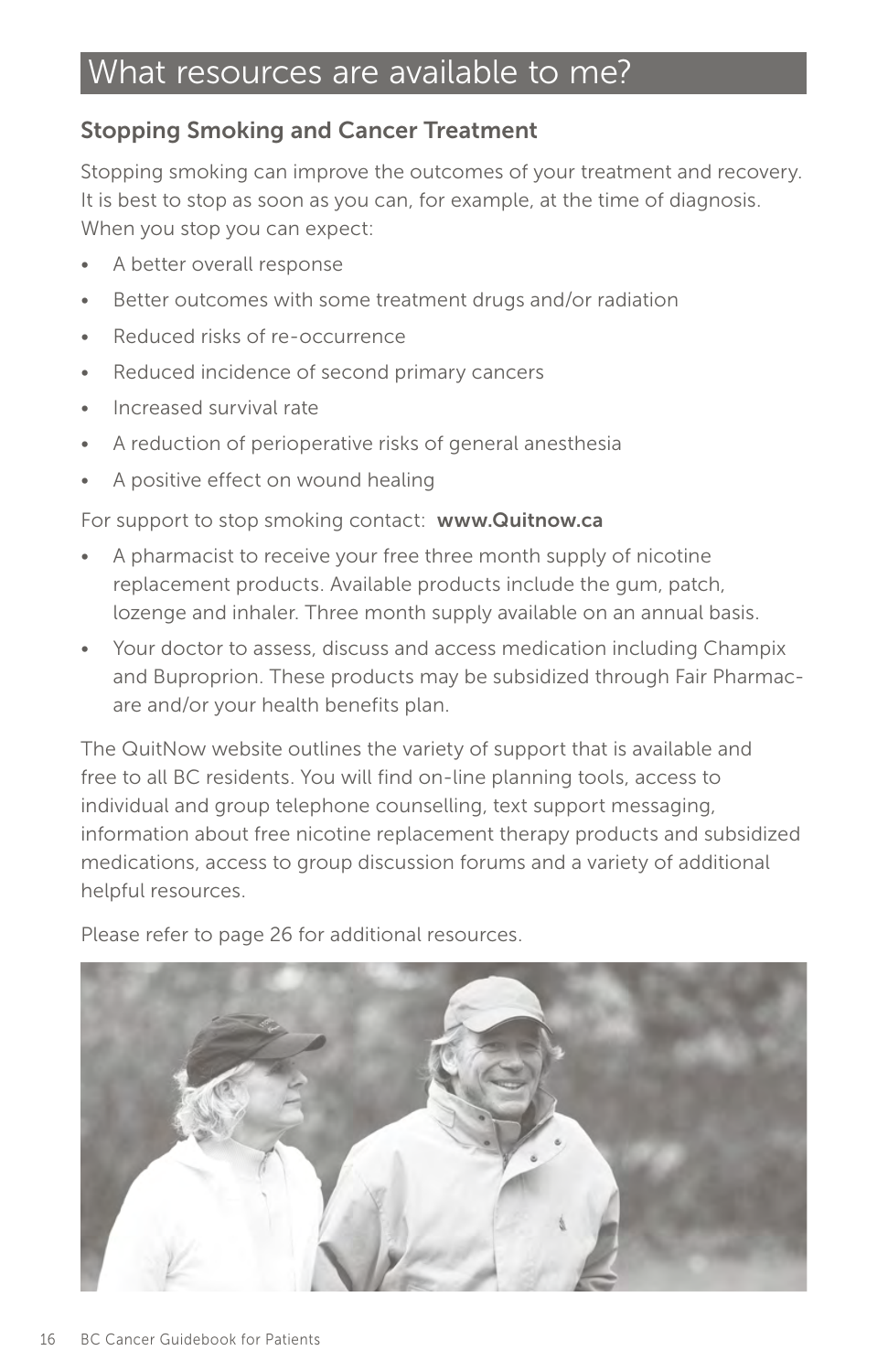# Resources at BC Cancer:

# BC Cancer Emotional Support Resources

Every experience with cancer is unique – whatever you're feeling, we're here to support you. Would you like to connect with a professional? Would you like to speak with someone who has had the same type of cancer as you?

If you are experiencing:

- Difficulties with your day-to-day activities
- Changes in your sleeping or eating habits
- Having persistent feelings of anxiety or depression
- Severe financial hardship
- Difficulty dealing with these feelings and changes on your own

For more information about resources available for you, visit: www.bccancer.bc.ca/health-info/coping-with-cancer/emotional-support www.bccancer.bc.ca/our-services/services/support-programs

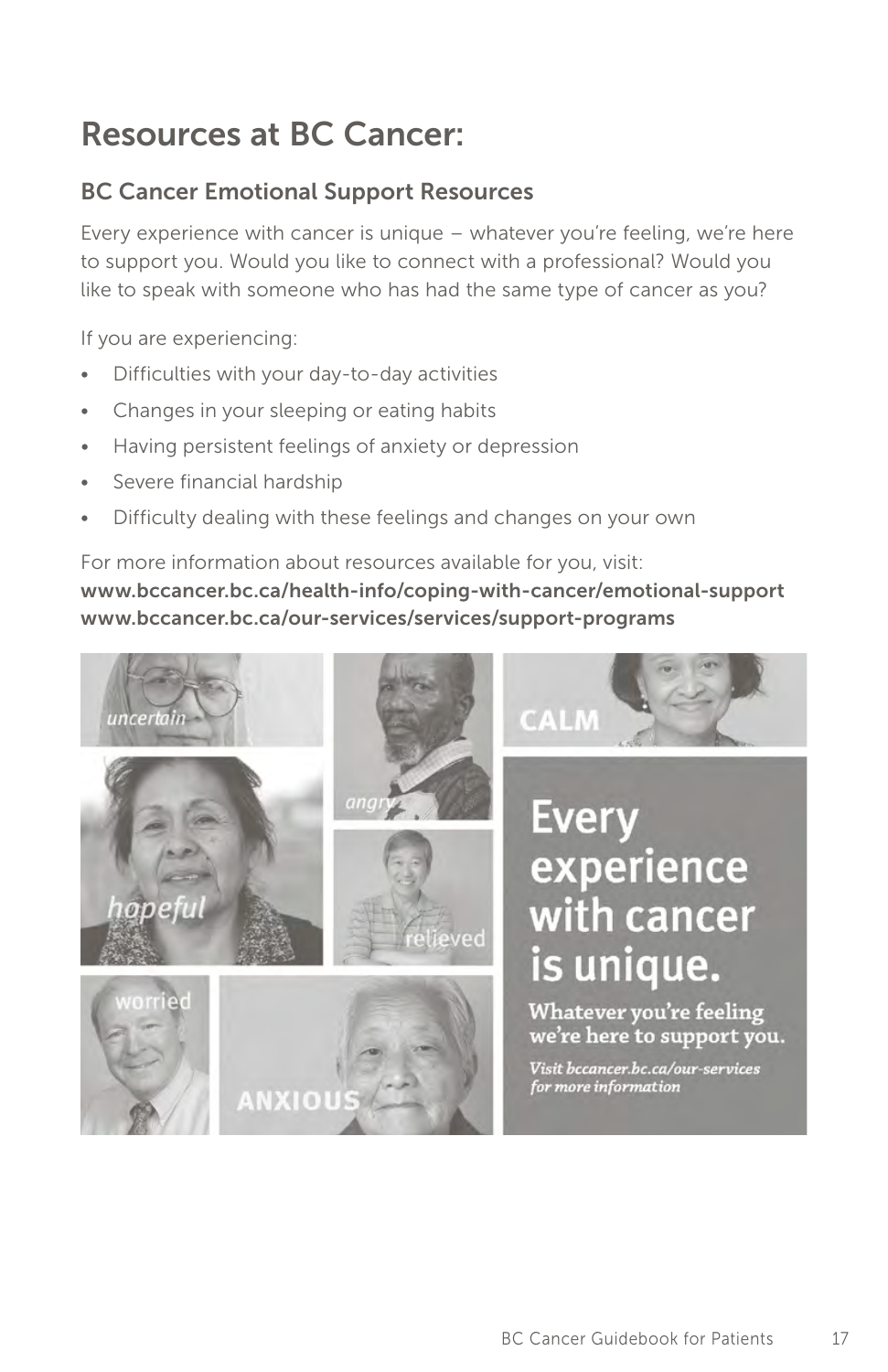# Ethics consultation: Are you facing a difficult medical decision?

The PHSA Clinical Ethics team provides confidential support to patients and families facing difficult medical decisions.

We do not make decisions for you. We meet with patients, families and/or healthcare teams to identify and help balance different interests & values. We provide the opportunity for a discussion that is safe, respectful and fair.

Call us at 604.875.2360 or toll-free (within BC) 1.888.300.3088 x 2360 to make an appointment for an ethics consultation.

You may refer yourself to a clinical ethicist or ask your health care team to refer you. For more information visit:

www.bccancer.bc.ca/our-services/services/clinical-ethics.

# BC Cancer Library and Cancer Information Centre

BC Cancer offers free information services to patients, their families, and members of the public living in BC and the Yukon. Library staff can help you find information on: cancer treatment, clinical trials, coping with cancer, relaxation techniques, etc. The Library has information for children and information in other languages.

You can register and borrow books and audiovisuals (DVDs, videos, CDs) for four weeks at a time. Library materials can be mailed to borrowers outside the lower mainland with free return mailing labels. The library offers e-books on many topics and can also help you find reliable and accurate internet sites.

#### www.bccancer.bc.ca/library email: library@bccancer.bc.ca

Library resources for patients are housed both in the Cancer Information Centre (CIC) in the clinic lobby and also in the Library, across the street on the main floor of the BC Cancer Research Centre - 675 W. 10th Ave. Patients and their families are welcome to use both collections. Please refer to page 36 for further contact information.

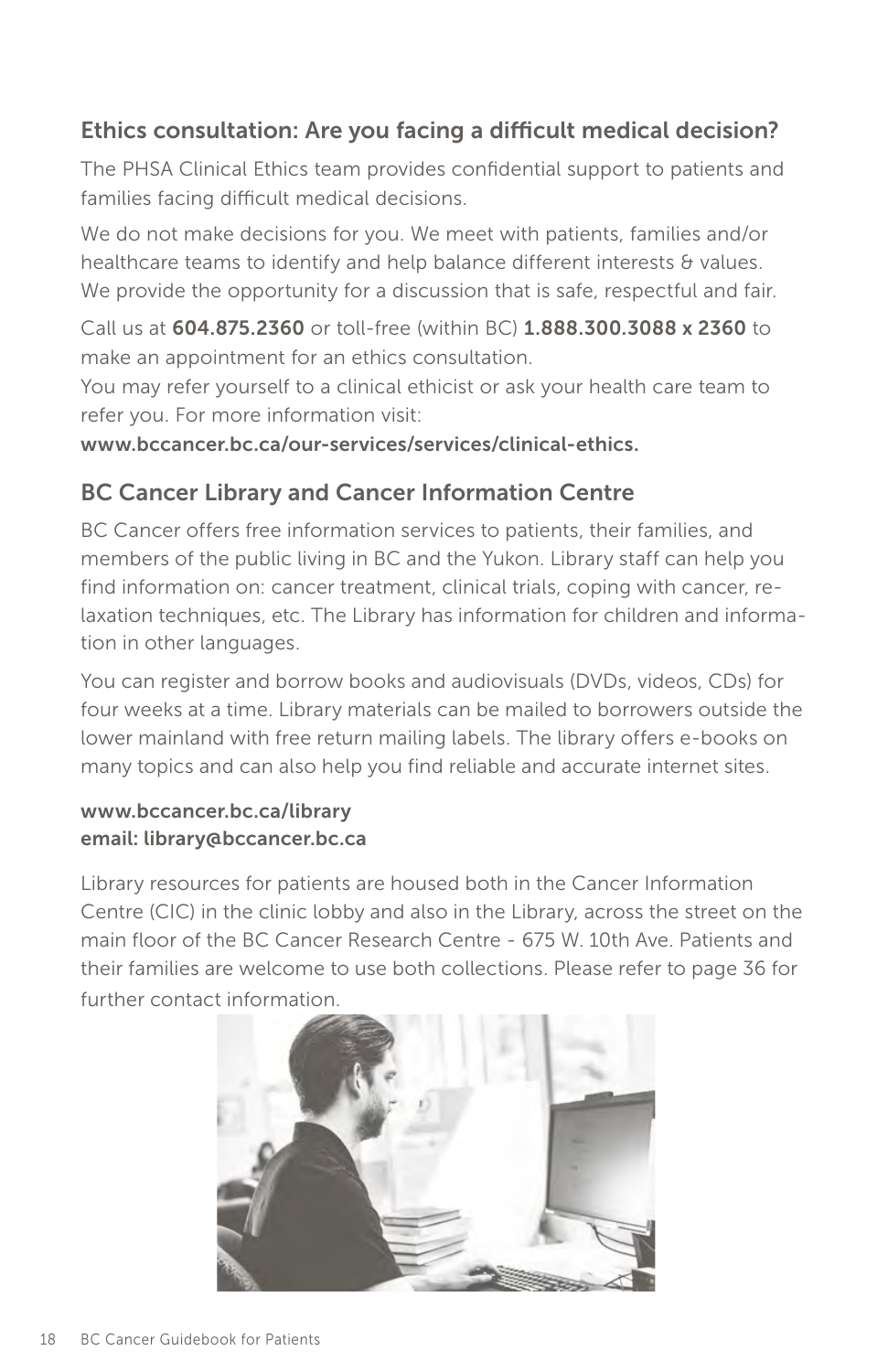# Life After Cancer

It takes time to find a "new normal" after cancer treatment. Cancers and cancer treatments can have long-lasting effects. Survivorship resources and services are intended to help a person cope with their new normal, while also ensuring their health care providers have the education, tools, and resources they require to provide high quality care to cancer survivors. Visit the Life After Cancer section of our website for more information.

#### www.bccancer.bc.ca/health-info/coping-with-cancer/life-after-cancer

The Late Effects, Assessment and Follow-up (LEAF) Clinic provides long-term follow-up care for adults who survived childhood cancers. The Clinic serves the entire province of BC. People treated for cancer as children may be at risk for health problems later in life. These health problems are called late effects. The LEAF Clinic team will give you information about your past cancer treatments, provide advice about late effects, make referrals for you for required tests and specialty services,

www.bccancer.bc.ca/our-services/services/support-programs provide advice about income, education and work, and support you and your caregivers.

For more information about the LEAF Clinic, visit: www.bccancer.bc.ca/ourservices/services/late-effects-assessment-follow-up

# Clinical Trials

Clinical Trials are research studies that involve people. They are the final step in a long process that begins with research in a lab and after many years of testing, become available to patients in clinical trials. Only the most promising new treatments reach the clinical trial stage. Treatments used today are the result of past clinical trials. In cancer research, clinical trials are designed to answer questions about new ways to:

- Treat cancer
- Find and diagnose cancer
- Prevent cancer
- Manage symptoms of cancer

The choice to enter a clinical trial rests completely with each patient as does the decision to withdraw from the study at any time. If you wish to stop the treatment, for whatever reason, your care will not change or be compromised by your decision. Choosing to join a clinical trial is a decision only you can make, but you may want to discuss it with those close to you, and your doctors and nurses. As a treatment option, a clinical trial has possible benefits as well as drawbacks. Your doctors will know which trials are available and will advise whether you meet the eligibility criteria set out in the study.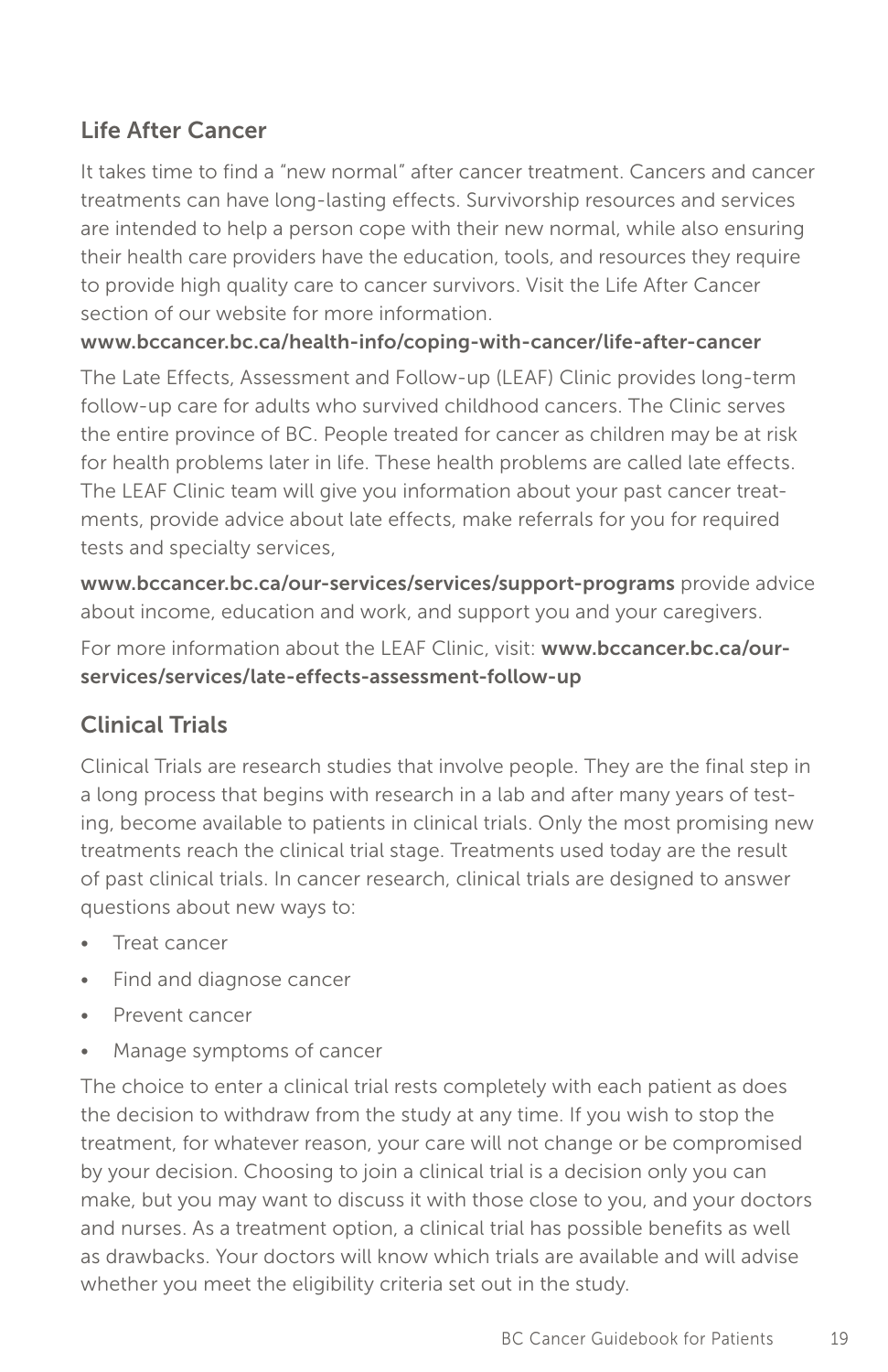

### Interpreters

If required, are booked for you by Information and Admitting when you are contacted for your first appointment. Please refer to page 36 for information.

### Nutrition Services

Nutrition is important at all stages of your cancer care. Eating well gives you energy, helps you feel better and keeps your body strong so that you can better manage side effects from treatment. It will also help you heal and recover after treatment. If you are having difficulty eating or drinking, or if you are losing weight during treatment, ask your nurse or doctor to make a referral to the dietitian.

You can:

- Make an office or telephone appointment for individual counseling. Please refer to page 36 for contact information.
- Visit our webpage for nutrition information and resources: www.bccancer.bc.ca/health-info/coping-with-cancer/nutrition
- Call the Oncology Dietitian at Health Link BC to answer general nutrition questions.

Call 8-1-1, Monday to Friday, 9 am  $-5$  pm.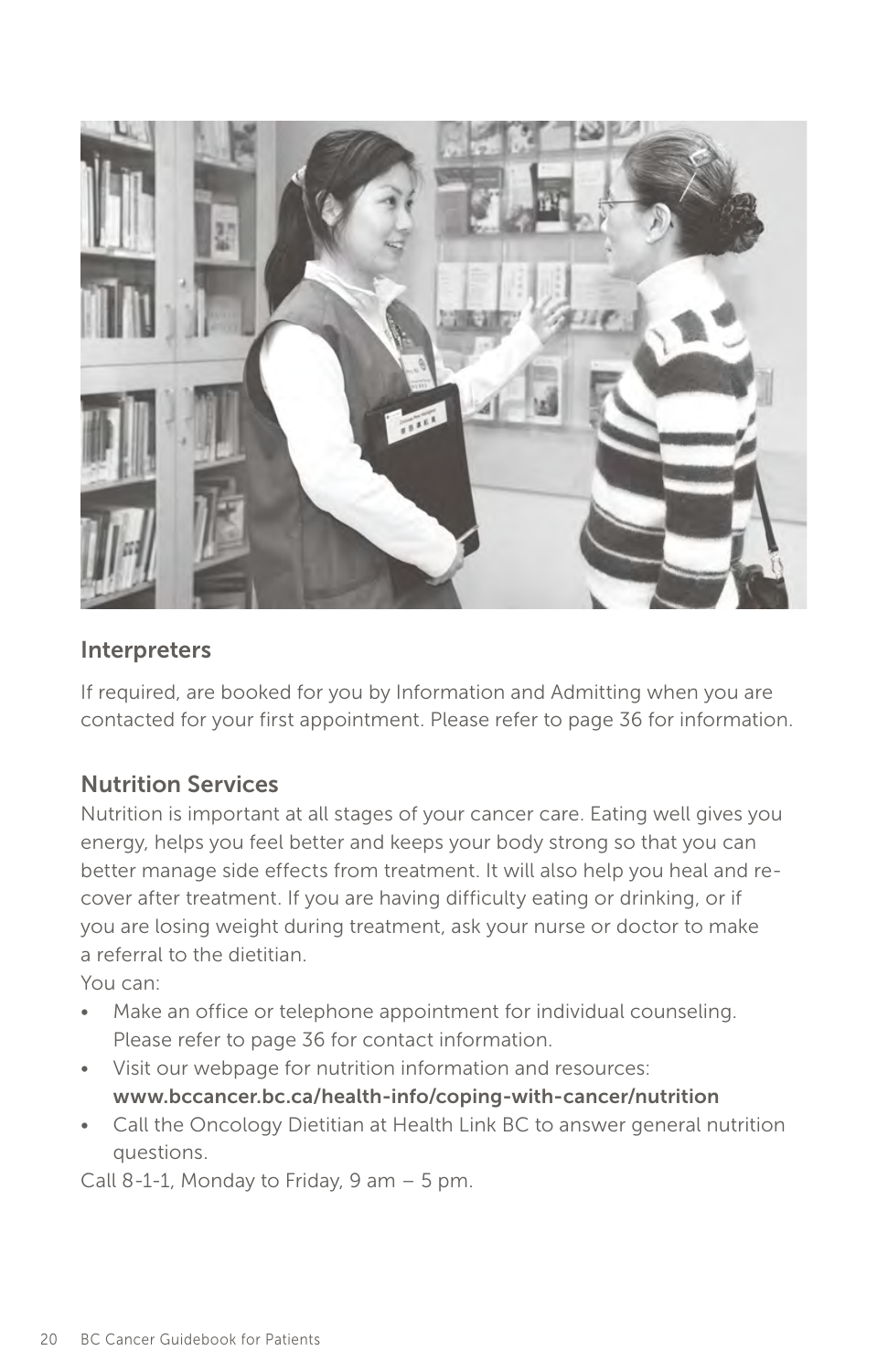# Pain and Symptom Management/Palliative Care

All cancer patients, including those who may be cured, are welcome to request a referral to the Pain and Symptom Management/Palliative Care service from any of their health care providers. Palliative care is an approach that improves the quality of life of patients and their families facing the problems associated with life-threatening illness. This care encompasses the prevention and relief of suffering by means of early identification and impeccable assessment and treatment of pain and other problems - physical, psychosocial, and spiritual. Patients come to the clinic to improve pain control, to cope with other physical problems related to cancer (for example; severe nausea, shortness of breath or fatigue), and for help with emotional and social concerns that occur in living with cancer.

Usually oncologists initiate referrals, but we welcome referrals from other BC Cancer staff, family doctors, and other specialists, and directly from patients and family members. Please refer to page 36 for contact information.

### Palliative care:

- supports the best possible quality of life for the longest possible time
- can begin at the start of a serious illness and be given alongside treatment designed to combat the disease
- may extend life and provide better quality of life
- provides relief from pain and other symptoms
- often allows seriously ill patients to avoid trips to hospital and spend more time at home with loved ones
- is available to ALL people with advanced serious illness

#### Hospice:

- is a type of palliative care for people in the final months of life
- can improve quality of life and is an important source of care and comfort for patients and their families

#### Palliative care and hospice

Palliative care and hospice can be received at home, in the hospital, through an outpatient clinic and in other settings. As part of a patientcentered approach, palliative care (including hospice) allows patients and loved ones to make plans that reflect their goals and preferences.

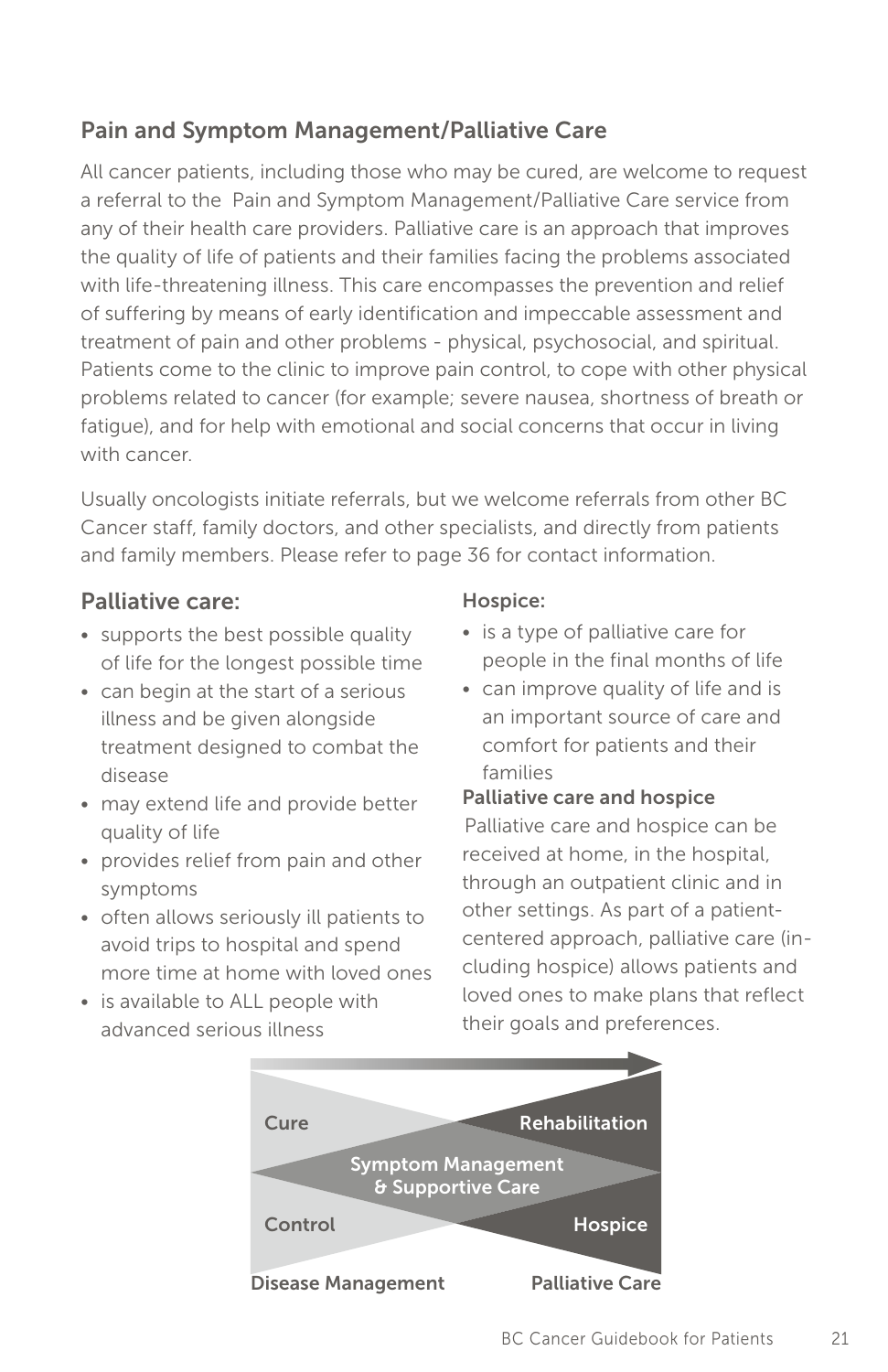# Patient and Family Counselling Services

It is natural to experience fear, anger, helplessness or other distressing feelings when you or a family member is faced with a diagnosis of cancer. Professionally trained counsellors in Patient and Family Counselling Services are available to speak with you and to assist you throughout the course of your illness. Patient and Family Counselling counsels patients, caregivers, couples and families, and offers group support programs. This can include discussion and planning regarding how to inform your loved ones, including helping children to cope, assisting with treatment decision making, as well as hospice and end of life care and concerns. Assistance and information concerning transportation, community services, interpreters, financial assistance, prescription costs, returning to work and other practical resources are also available.

www.bccancer.bc.ca/health-info/coping-with-cancer Please refer to page 36 for contact information.



# Pharmacy

Pharmacy provides a full range of services for both inpatients and outpatients. BC Cancer approved outpatient cancer treatment medications are provided free of charge at the Pharmacy on the 6th floor. Pharmacy also provides medications for intravenous administration and for patients admitted to the inpatient unit. Medication counselling, medication review, and drug information services are also provided for both outpatients and inpatients. A Drug Access Navigator is available to provide help to patients.

Patients may use medicinal cannabis extracts for symptom management on BC Cancer premises, but smoking and vaporization are not permitted. Please see the BC Cancer website for information about medicinal cannabis for symptom control

The outpatient pharmacy is open for service Monday to Friday from 8:30am to 5:00pm. (closed on stat holidays)

Please refer to page 36 for contact information.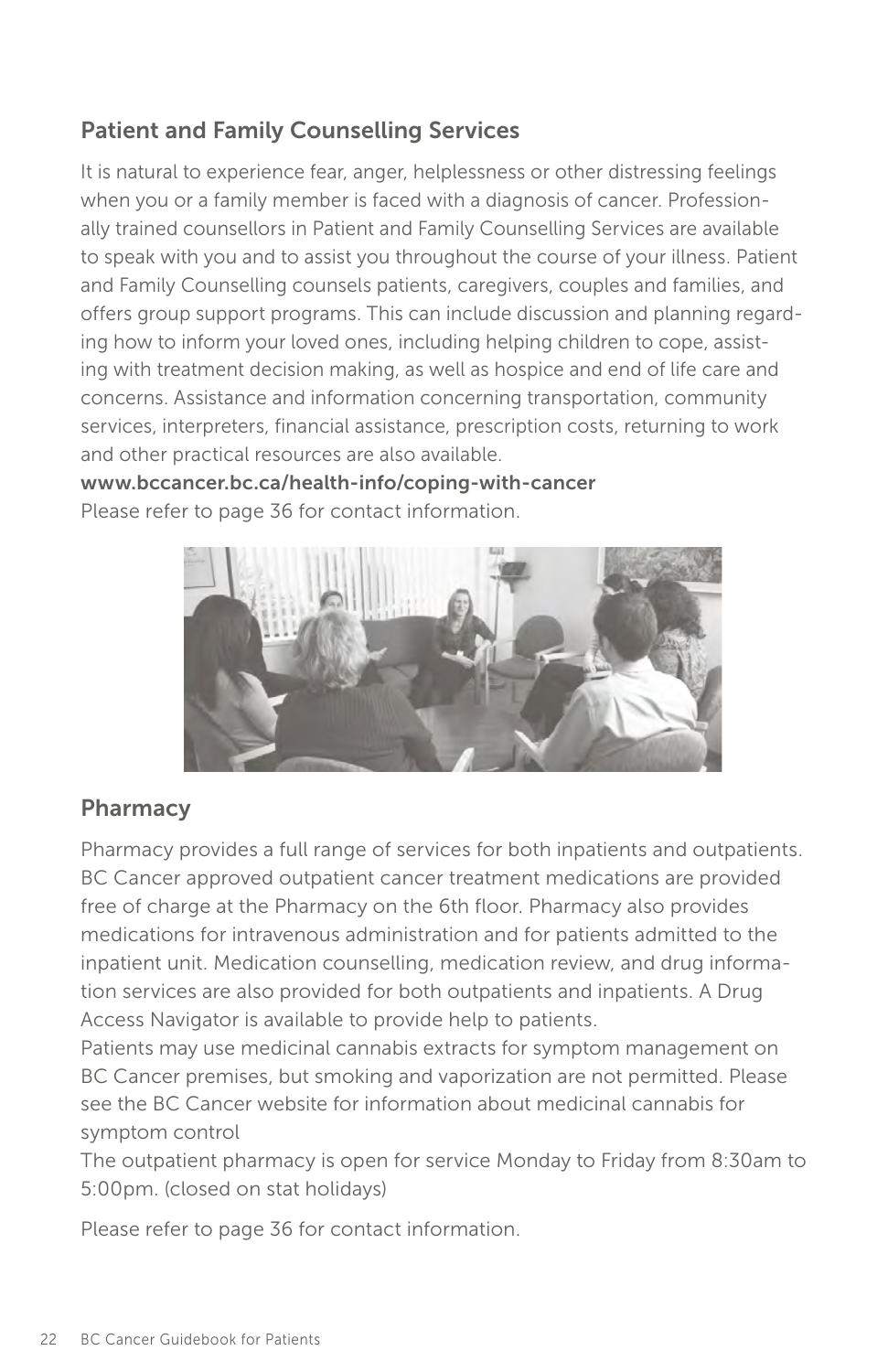### Prevention Programs

For cancer patients, their families, and the general public, focusing on the five main modifiable risk factors for cancer is important for overall health. For those cancers that are preventable, the preventable risk factors are:

- Tobacco use
- Poor diet
- Being overweight
- Lack of exercise
- Sun/tanning bed damage

For those who have experienced cancer and are at risk for a second primary cancer, as well as those who have never had cancer, making lifestyle choices based on these modifiable risk factors can be helpful. Prevention is the very first stage in the continuum of cancer care that BC Cancer prides itself on providing.

Prevention Programs take an evidence-based approach to educating about healthy lifestyle choices related to cancer prevention. We offer cancer prevention information to patients, their families and the general public, as well as run programs such as Healthy Living Schools, Sun Safe Daycares, and Stop Smoking Before Surgery, in partnership with regional health authorities.

- Our main website is located at: www.bccancer.bc.ca/health-info/prevention-screening/prevention
- For information on Sun Safety, visit the interactive website at: www.suntips.ca
- Our interactive award winning youth oriented site is located at: www.hi5living.org

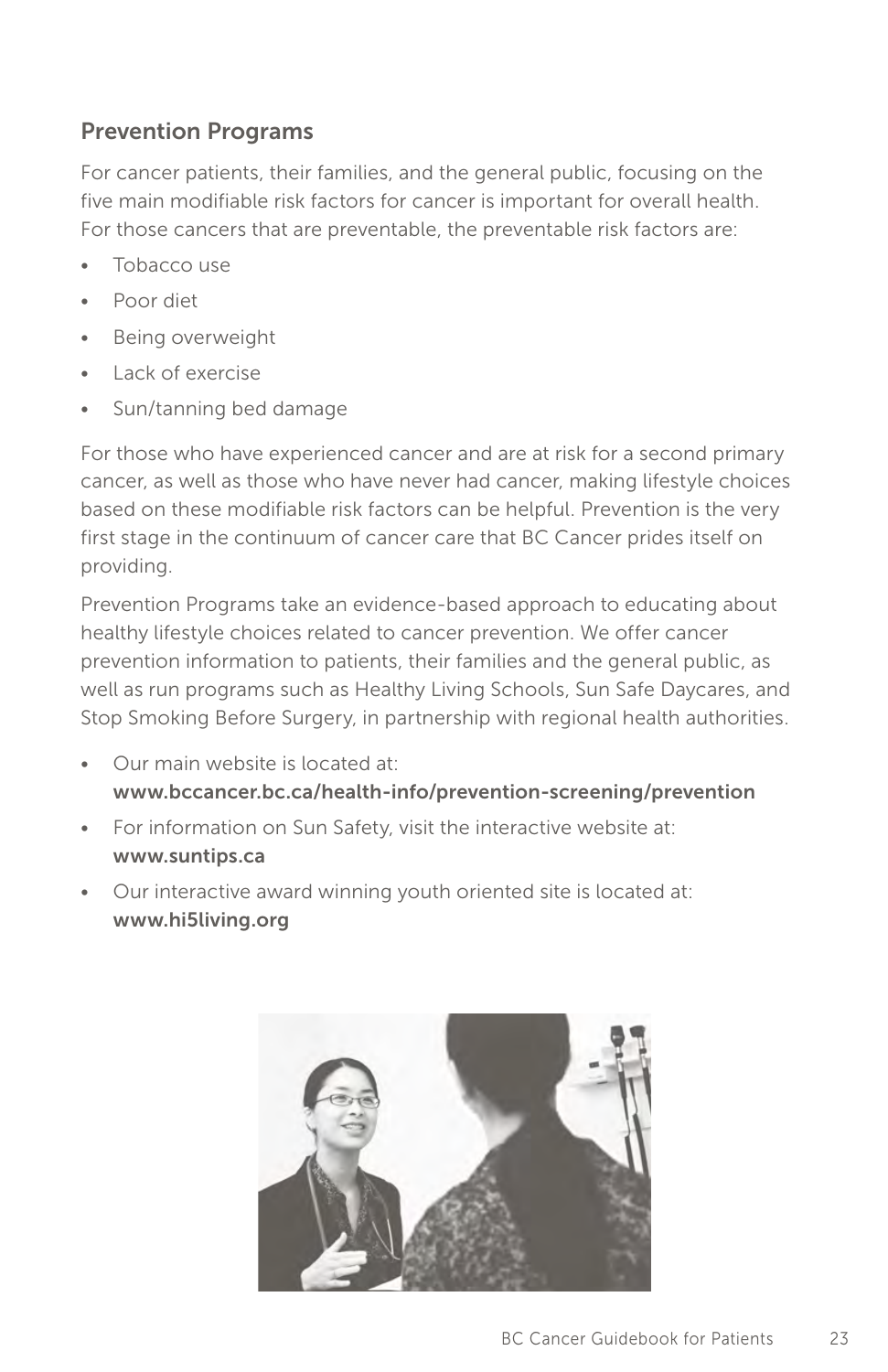# Speech Language Pathology

Speech Language Pathology: Cancer and its treatments can affect swallowing, voice, speech, language and overall quality of life. While these effects are most common for patients with head and neck cancers, these can occur with other types of cancer too. Speech Language Pathologists (SLPs) are professionals who can help you manage your communication and swallowing issues, whether they are temporary or long- term. Services can include:

- Testing your swallowing, speech, and voice (before, during, and after treatment)
- Working with you to create a personalized therapy plan to maximize functional outcomes
- Counselling and education for you and your families before and throughout your cancer treatment journey

Please refer to page 36 for contact information.

### Support Groups

Patients and family members can attend support groups offered in any of the Lower Mainland cancer centres. Please contact the Patient and Family Counselling Services for more information.

#### www.bccancer.bc/supportprograms

Please refer to page 36 for contact information.

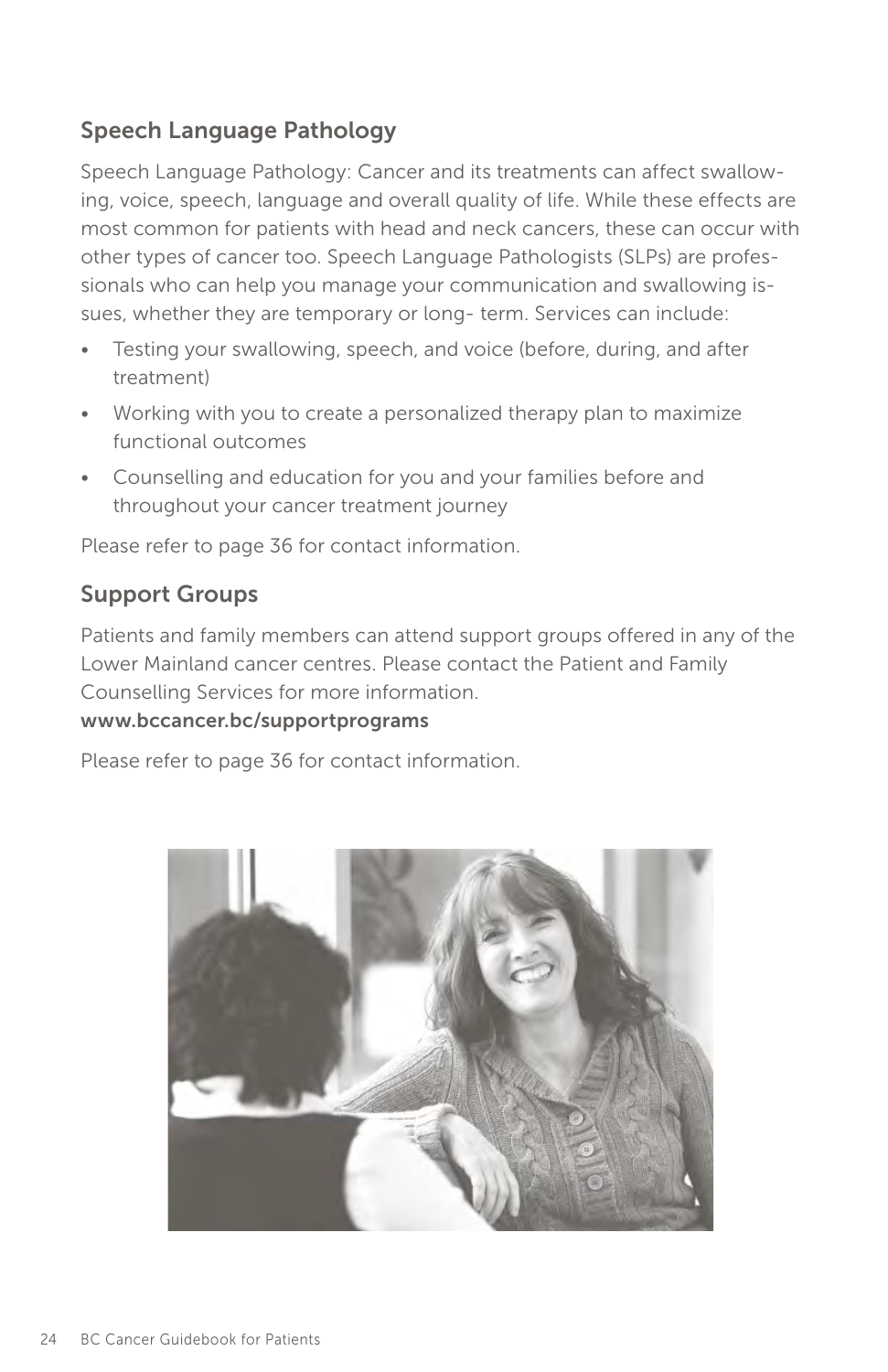# **Telehealth**

Telehealth is the use of technology such as video conferencing to provide health care services. Arranged from a medical facility in your community, telehealth enables you to see and speak with a health care professional at the cancer centre without having to be in that centre. You are able to 'meet' with your health care professional using a television screen, video camera, and microphone that operate over a secure network. This videoconference may mean you do not have to travel to the cancer centre for all appointments.

This service is available for out-of-town patients in many communities throughout the province. For further information about telehealth services please go to www.phsa.ca/telehealth-site

To see if they are appropriate for you, please discuss with your health care professional.

# Volunteer Services

Volunteer Services provides patients and their families with access to dedicated assistance when you visit the centre. Volunteers have undergone a screening process along with orientation and training. Volunteers provide wayfinding support, information about programs and services, access to a mobile Comfort Cart with complimentary coffee/tea, as well as offer conversational support. You may see Green vested volunteers throughout the centre so feel free to ask for assistance as needed.

Volunteers can assist with:

- Head coverings, Blankets and Slippers these items are newly made by volunteers and made available at no charge to cancer patients. The items come in various colours and styles and are available in the volunteer office room 1411, on the chemotherapy floor and in the Cancer Information Centre in the main lobby.
- Comfort Cart services a mobile trolley serving complimentary coffee/tea to patients and their families and providing an opportunity for the purchase of convenient snack items.
- Assistance with access to the coin operated wheelchairs available on loan as needed. These wheelchairs are available on Level 1, 2 and 3 near the parkade entrance doors.

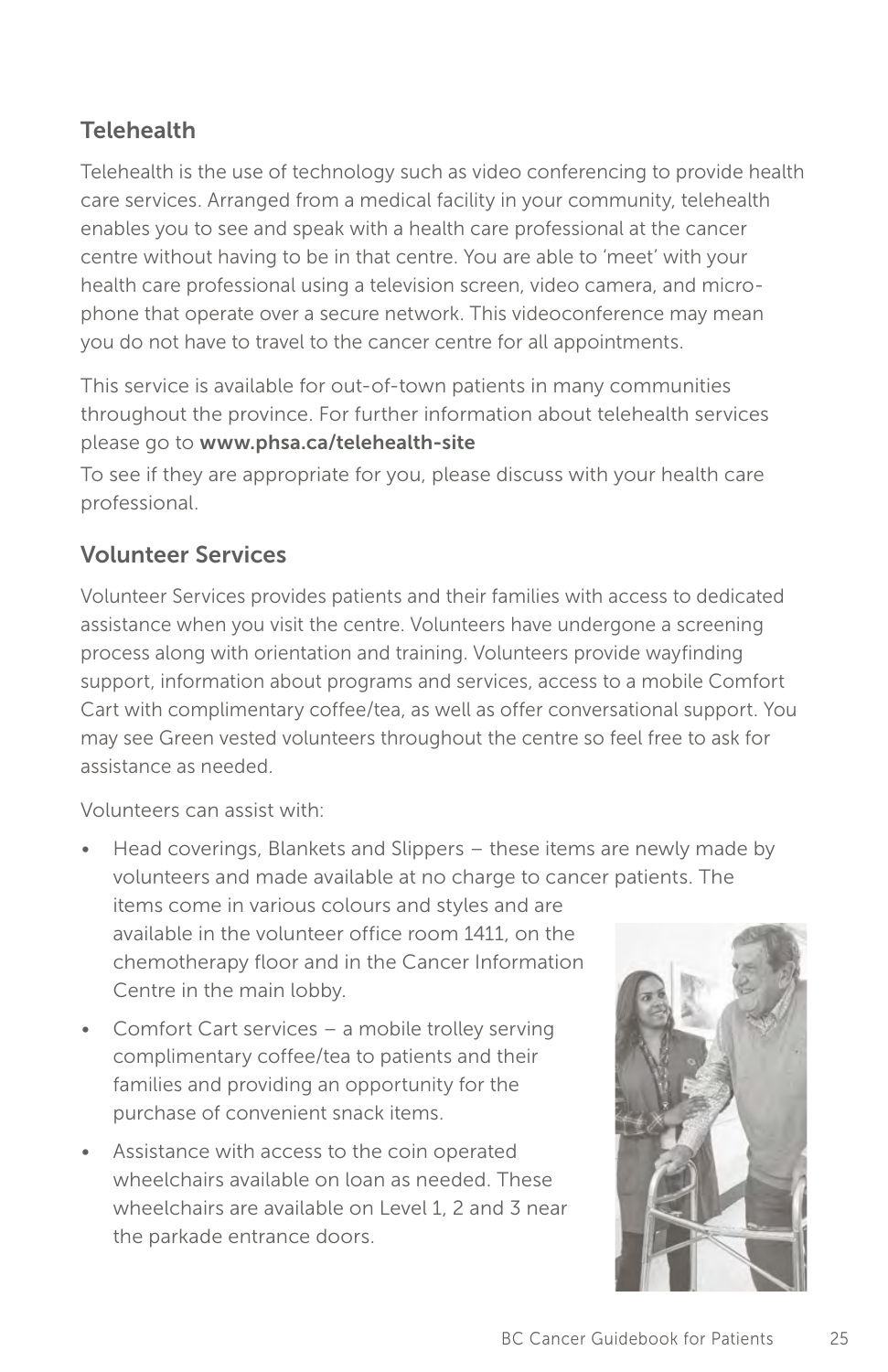# Resources in the Community:

# Peer Support/Canadian Cancer Society

Peer Support puts you in touch with someone who's been there. This free and confidential telephone service gives adults 18 years and older who have been diagnosed with cancer or who are caring for someone with cancer connect one-on-one with a trained volunteer who has had a similar cancer experience. Peer support volunteers listen, offer encouragement and share ideas for coping. To receive a phone call from a volunteer, clients first register online at match. cancer.ca, where they can select a volunteer by identifying the things they'd like to have in common. To learn more about the program, go to match.cancer.ca. Email: match@cancer.ca

Call: 1.888.939.3333

#### CancerConnection.ca/Canadian Cancer Society

Through our online community CancerConnection.ca/ParlonsCancer.ca – where you can share your experiences and build supportive relationships. This forum is lightly moderated and features webinars on a variety of topics relevant to people living with cancer including physical activity, complementary therapies etc. Webinars are available on demand.

### Cancer Information Service - Canadian Cancer Society

The Cancer Information Service (CIS) offers general information about cancer as well as services available for cancer patients in communities throughout the province. It is open 9am-6pm Monday to Friday. Service in Chinese is available Tuesday and Thursday from 6:30pm-8:30pm.

Email: cancerinfo@bc.cancer.ca

Call: The Canadian Cancer Society at 1.888.939.3333

#### Wigs and Breast Prosthesis - Canadian Cancer Society

The Canadian Cancer Society offers patient access to a wig and breast prosthesis bank. There is a complimentary selection of used wigs in a variety of colours and styles as well as breast prostheses that are available to patients. This has been temporarily moved to 1450 West 12th Ave, Vancouver during the renovation of the Jean Barber lodge. (until fall 2020).

#### Call: 1.888.939.3333 or

Email, Wigs: wigs@bc.cancer.ca

Email, Breast Prostheses: breastprosthesisbankvancouver@bc.cancer.ca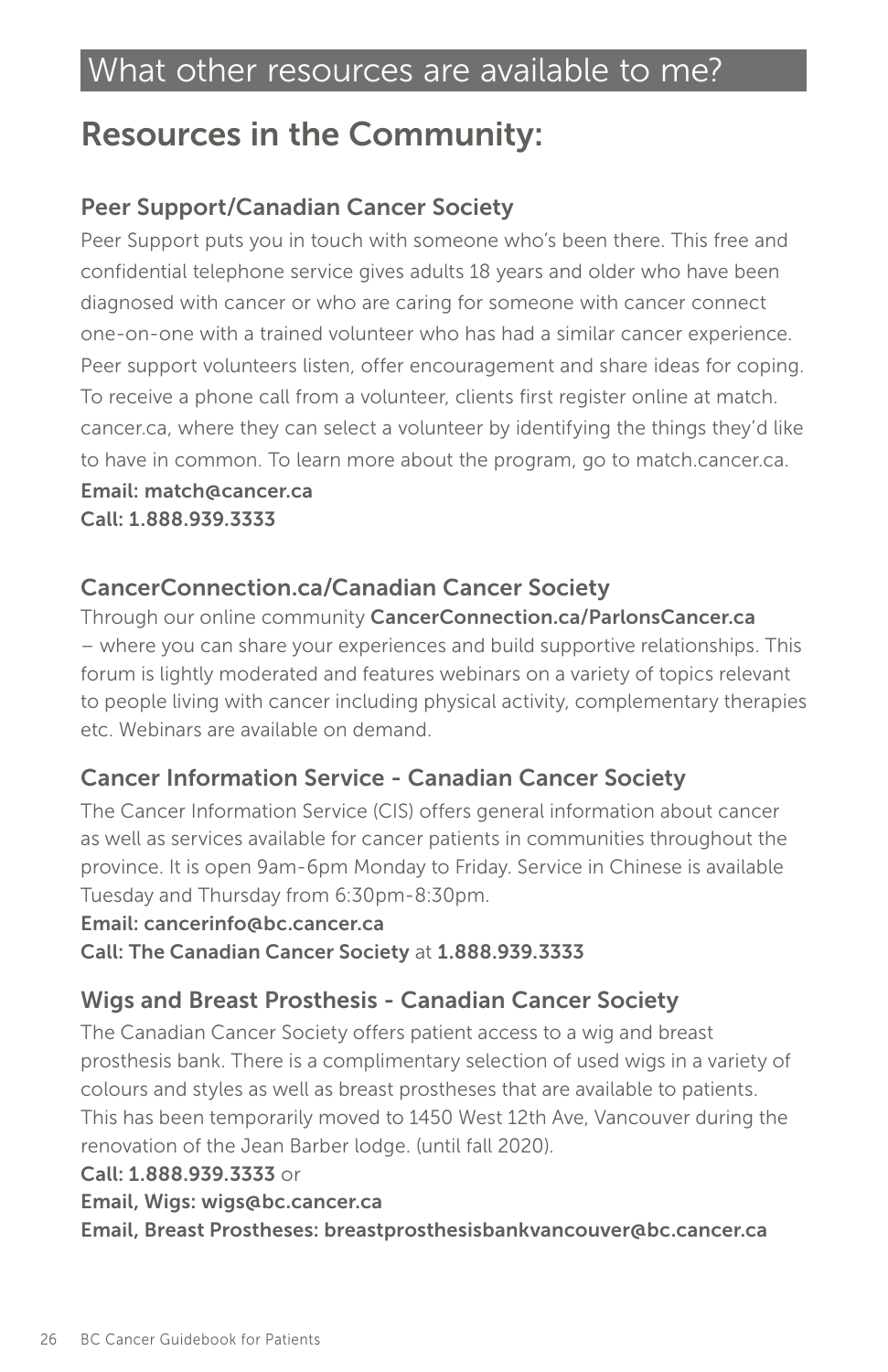# Canadian Red Cross – Health Equipment Loan Program (HELP)

The Red Cross loans out basic health equipment, including wheelchairs, bath aids, toileting aids, walking aids, and other aids to daily living. Referral from a doctor/nurse/physiotherapist/occupational therapist is needed for all equipment loans.

For details, depot location, operation hours, and availability of equipment, visit: www.redcross.ca and follow the links to the HELP Program

### HealthLink BC

British Columbians have trusted health information at their fingertips with HealthLink BC at www.healthlinkbc.ca

You can learn about health topics, check your symptoms, or find health services and resources near you on their web site. Call 8-1-1 for symptom advice, 24/7, every day of the year.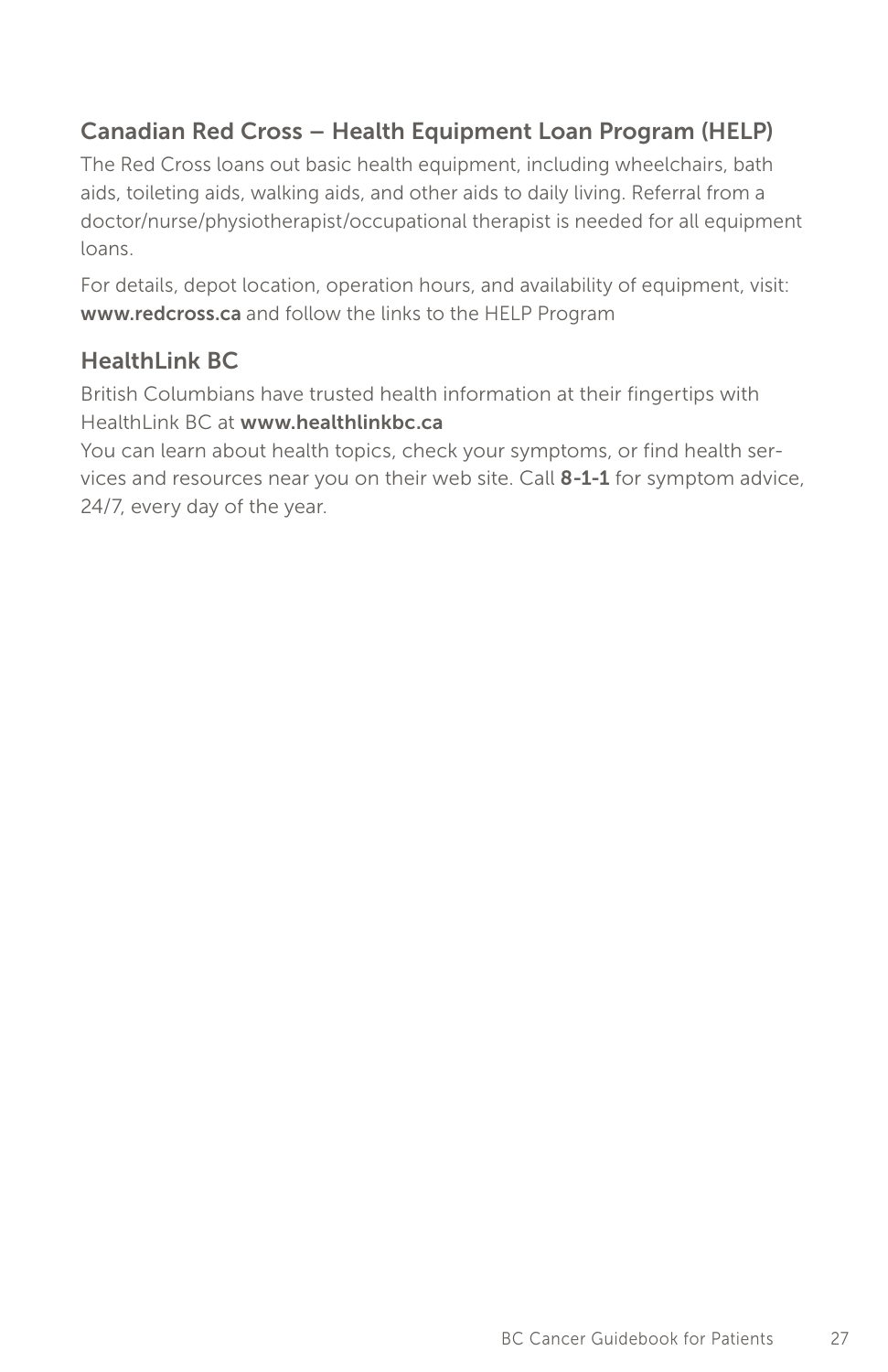# Frequently asked questions

# How does BC Cancer relate to my family doctor?

Your family doctor will receive reports and information about what is happening at the cancer centre. He/she will remain your primary physician and you should continue to see him/her for other health issues as you have before. Your family doctor can also be very helpful in managing issues that arise during and after your treatment and provide care for you closer to home when possible.

### Will I see my oncologist in the same room at every visit?

You may see your oncologist in a different room at each appointment; therefore it is necessary to check in at the Ambulatory Care Unit Reception.

### Can I see my oncologist without an appointment?

Unfortunately, we do not have a walk-in clinic. All appointments need to be pre-booked. Please call the Admitting desk if you have questions or concerns or see your family doctor.

Please refer to page 36 for contact information.

#### How can I email BC Cancer or my oncologist?

BC Cancer does not have a general email address for clinical or appointment queries. Please discuss the options for email contact with your specific oncologist. Please do not use the "Contact Us" form on the BC Cancer website as that is for general enquiries only. Appointment changes must be made via the Appointment Booking telephone line.

#### What if I need to change or confirm an appointment?

To change or confirm an appointment please call the Ambulatory Care Unit Appointment Booking line.

Please refer to page 36 for contact information.

### What does a blank space mean on my appointment card?

If there is a blank space or a line on your card without a time, this means you will be notified by telephone with the time before your appointment or treatment.

### How can I arrange to refill my prescription?

First call the Pharmacy where your prescription was filled (BC Cancer Pharmacy or local). If refills are not available, please call your oncologist's secretary. Please refer to page 36 for contact information.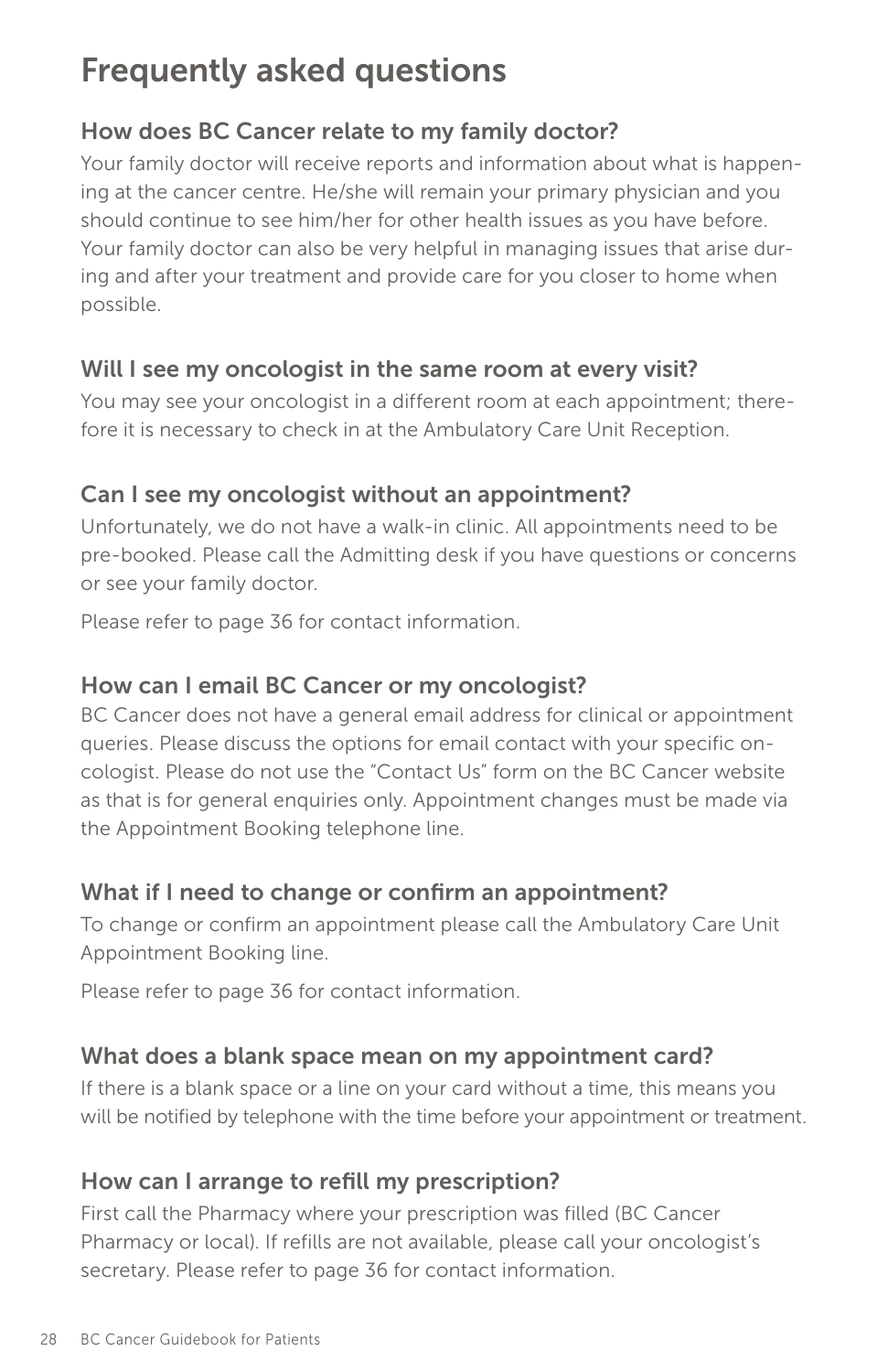# Why is there a wait between my lab (blood draw) and my oncologist appointment?

If you have lab work done outside of BC Cancer, it may take several days for your oncologist to receive the results.

If you have lab work done at BC Cancer, it can take between 1.5 to 2.5 hours for your oncologist to receive the results.

# Can I smoke at the centre?

BC Cancer and grounds are strictly a "non-smoking" environment.

Patients may use medicinal cannabis extracts for symptom management on BC Cancer premises, but smoking and vaporization are not permitted.

# Can I use a cell phone at the centre?

You may use your cell phone outside of the buildings or in the waiting areas of either the Vancouver centre or Fairmont building, with the exception of those areas with signage indicating cell phones may not be used.

Out of respect for others, we ask that you keep your cell phone on vibrate when in the cancer centre.

# Can I wear scent?

BC Cancer is a Scent Free environment. In consideration of other patients and staff who have scent related allergies kindly refrain from wearing perfume, scented hairspray, cologne, scented deodorant, aftershave or other scented products.

Thank you for your cooperation.

# Can I bring my pet?

Kindly do not bring pets into the centre. Only guide dogs and dogs pre-approved under our "pet therapy" program are permitted.

# Where can I find more information online?

The BC Cancer website offers a wealth of information for patients and the public. Please visit www.bccancer.bc.ca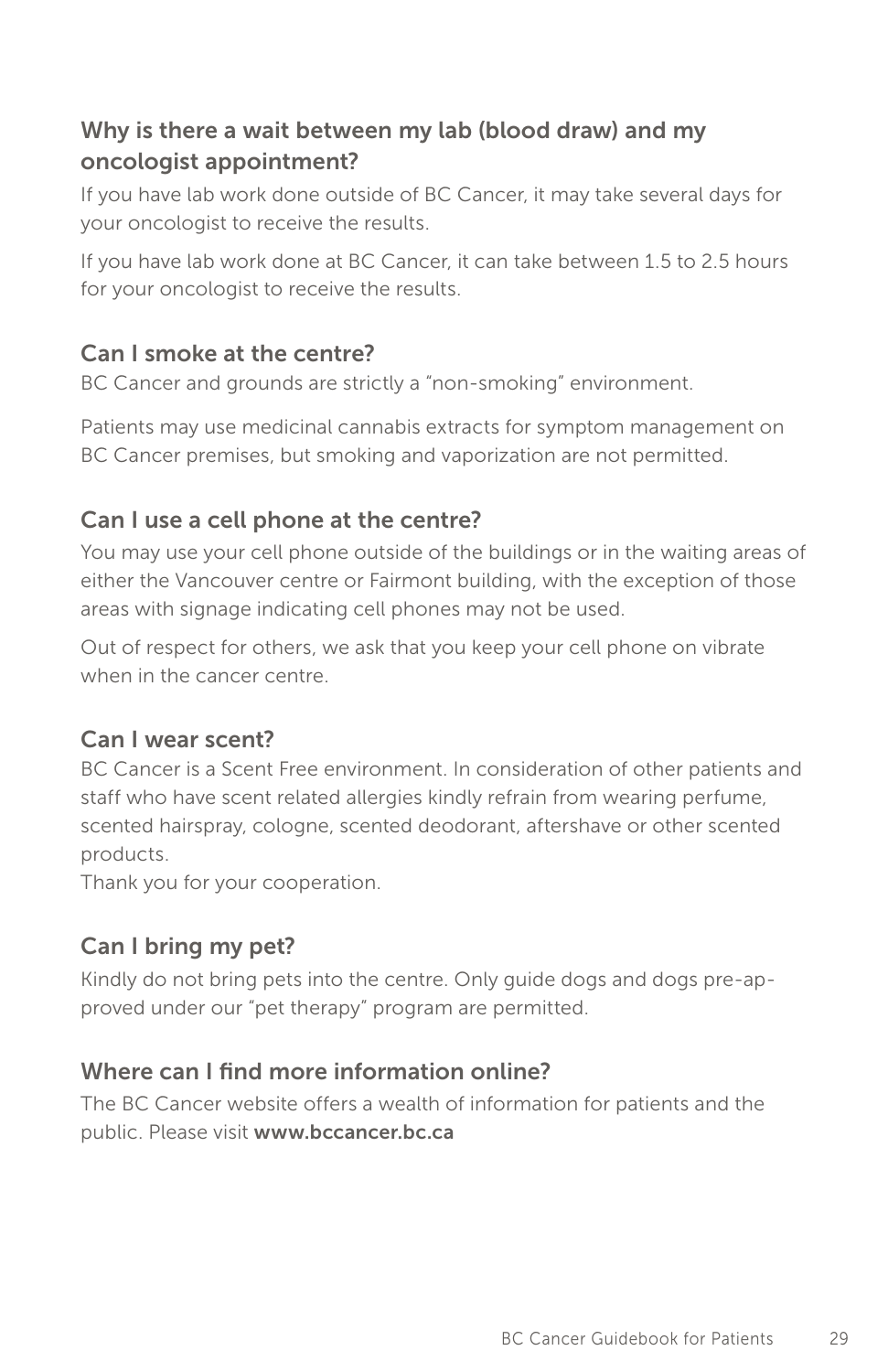# Where can I get information on Fair Pharmacare?

All BC citizens accessing healthcare must be registered with Fair Pharmacare. This is particularly important in order to receive any possible financial subsidies or assistance with prescription drugs.

#### If you:

- Need to register;
- Are unsure if you are registered;
- Are unsure of your qualifications for a subsidy;
- Or if you are unsure what your deductible is

#### You have three choices:

- 1) Ask: Your pharmacist.
- 2) Call: Health Insurance BC Inquiry Line (Mon-Fri 8am– 8pm and Sat 8am – 4pm):
	- From Vancouver call: 604.683.7151
	- From the rest of BC call toll-free: 1,800,663,7100
- 3) Visit: The Pharmacare website at: https://www2.gov.bc.ca/gov/content/health/health-drug-coverage/ pharmacare-for-bc-residents
	- Register for Fair Pharmacare and check the status of your registration.

### For all of these options, you will need to provide your Care Card number

It is important to be aware of what Fair Pharmacare medical coverage you have and what your ID number is so that you can receive appropriate coverage.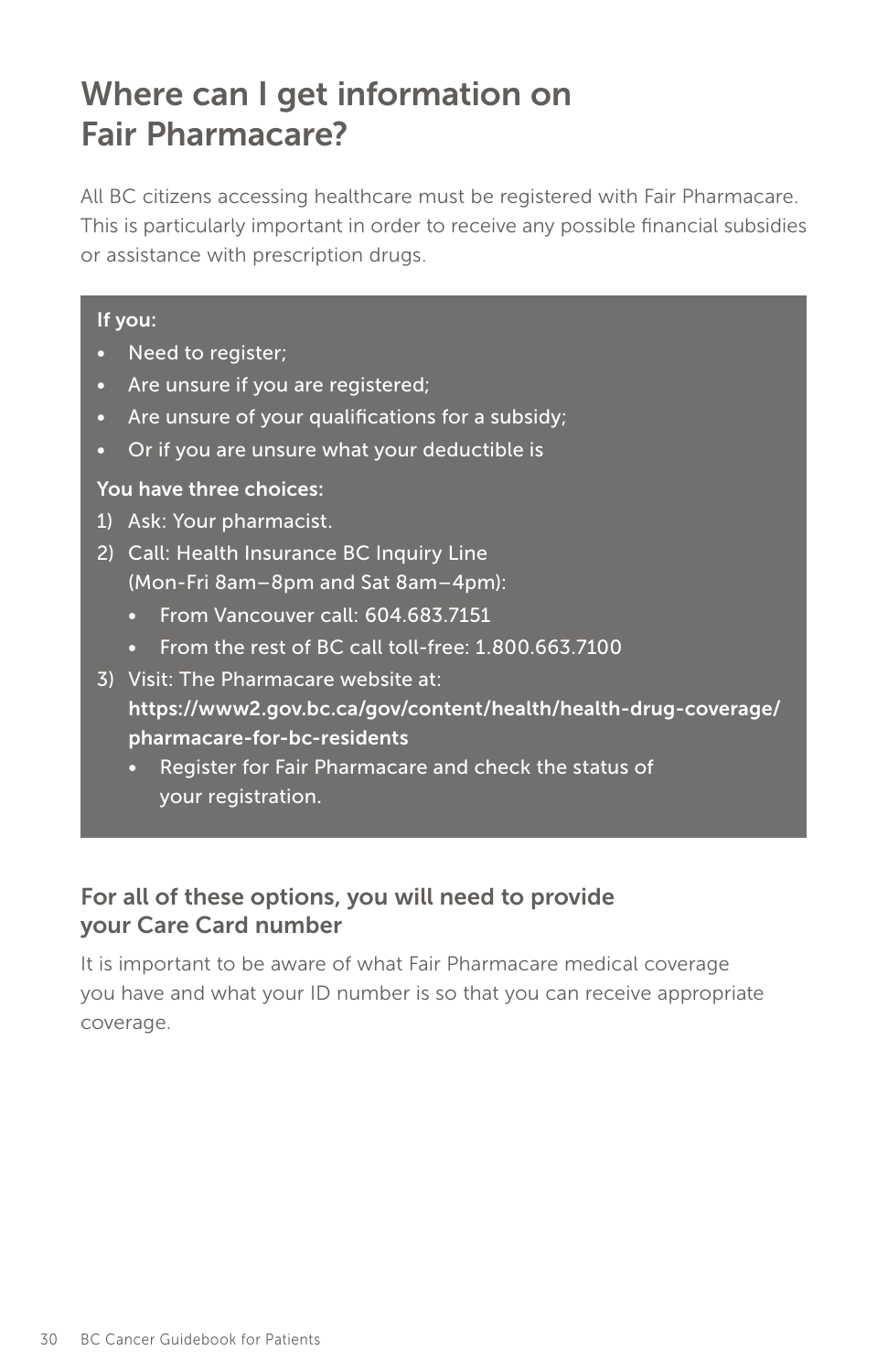# How is my personal data collected, used & shared?

When you are receiving care, treatment and services at BC Cancer, our staff and physicians will collect personal information from you. Where permitted, we may ask your family, friends, or other organizations to give us information about you (e.g. copies of records, medication information or test results). Your information may be entered into our electronic health information system to assist authorized persons in quickly accessing pertinent information wherever you may be receiving care or services.

We collect, use and share your personal information under the primary authority of the BC Freedom of Information and Protection of Privacy Act (FIPPA). FIPPA and other legislation authorize us to use and share your personal information for these reasons:

- To identify you and keep in contact with you about your healthcare
- To provide ongoing care and support of your care activities
- To help us plan, monitor, maintain and improve our care and services
- For education and training (e.g. medical students) and to conduct research with your consent or as permitted by law
- To know your eligibility for benefits and services and to arrange medical services billing
- To enable parties (e.g. Ministry of Health Services, Canadian Institute of Health Information) to confirm your identity, conduct planning and improvement activities, measure performance and fund healthcare
- To analyze, manage and control disease outbreaks and monitor the overall health of people
- As required by law (e.g. court order, reportable conditions) and as authorized by FIPPA

Your health information will be provided to your referring physician, other authorized healthcare professionals and their support staff, or healthcare agencies and facilities involved in your care to support continuous and consistent care and service. In some cases, these health professionals may look up your health information in our electronic health information systems in order to provide you with direct or supporting services.

Requests for access to your health record can be made by contacting the Release of Information Office in the cancer centre where you are receiving your treatment.

Please refer to page 36 for contact information for the Release of Information Office.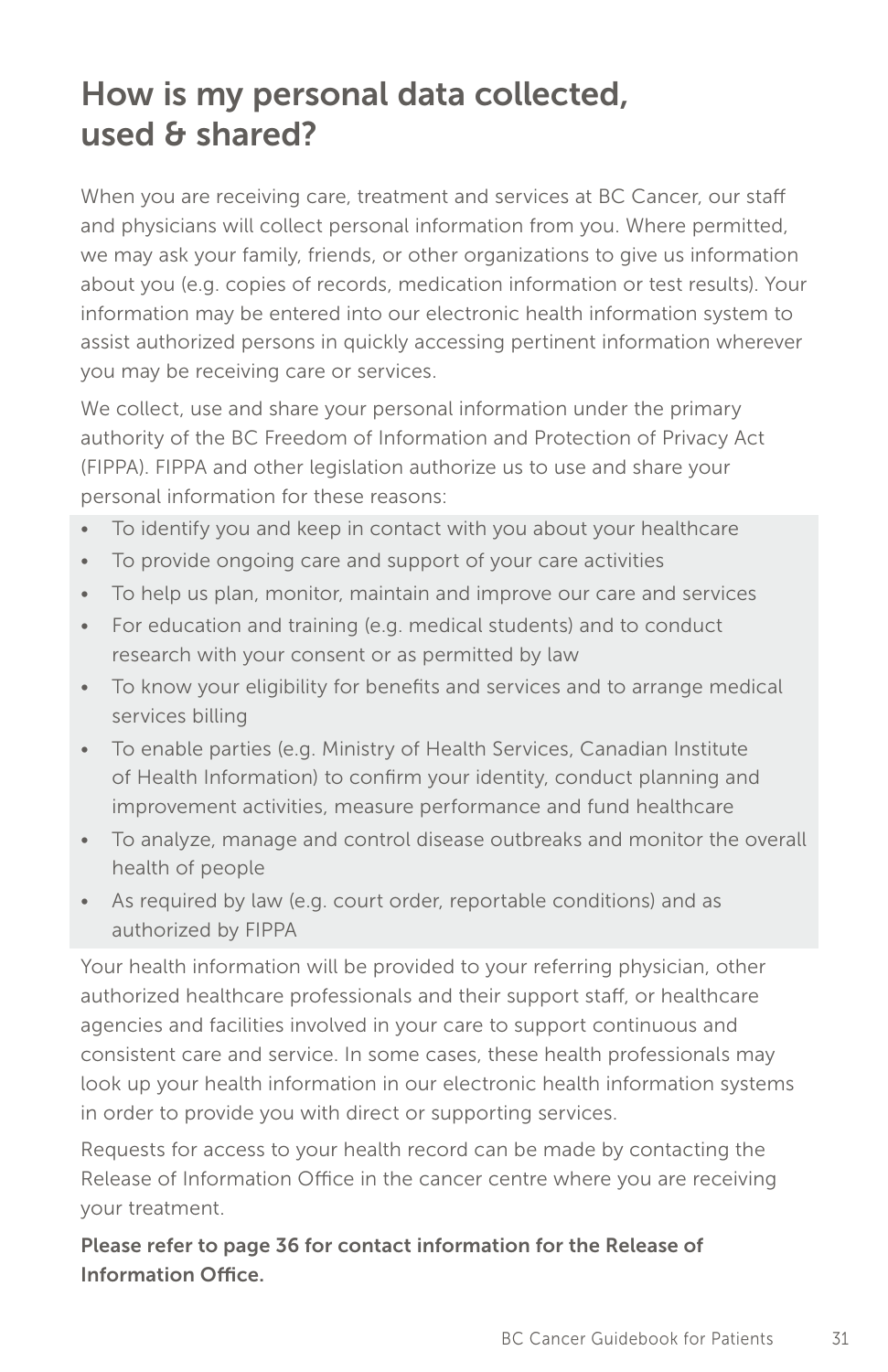### eHealth and your information

eHealth is a provincial initiative that allows certain aspects of your health information to be accessed by authorized healthcare professionals throughout the province and not just within a particular region. Each Health Authority sends specific health information to a province-wide electronic information system, where it is stored with strict protections and used for limited and authorized purposes. For more information about eHealth, please visit the government eHealth website at www.health.gov.bc.ca/ehealth

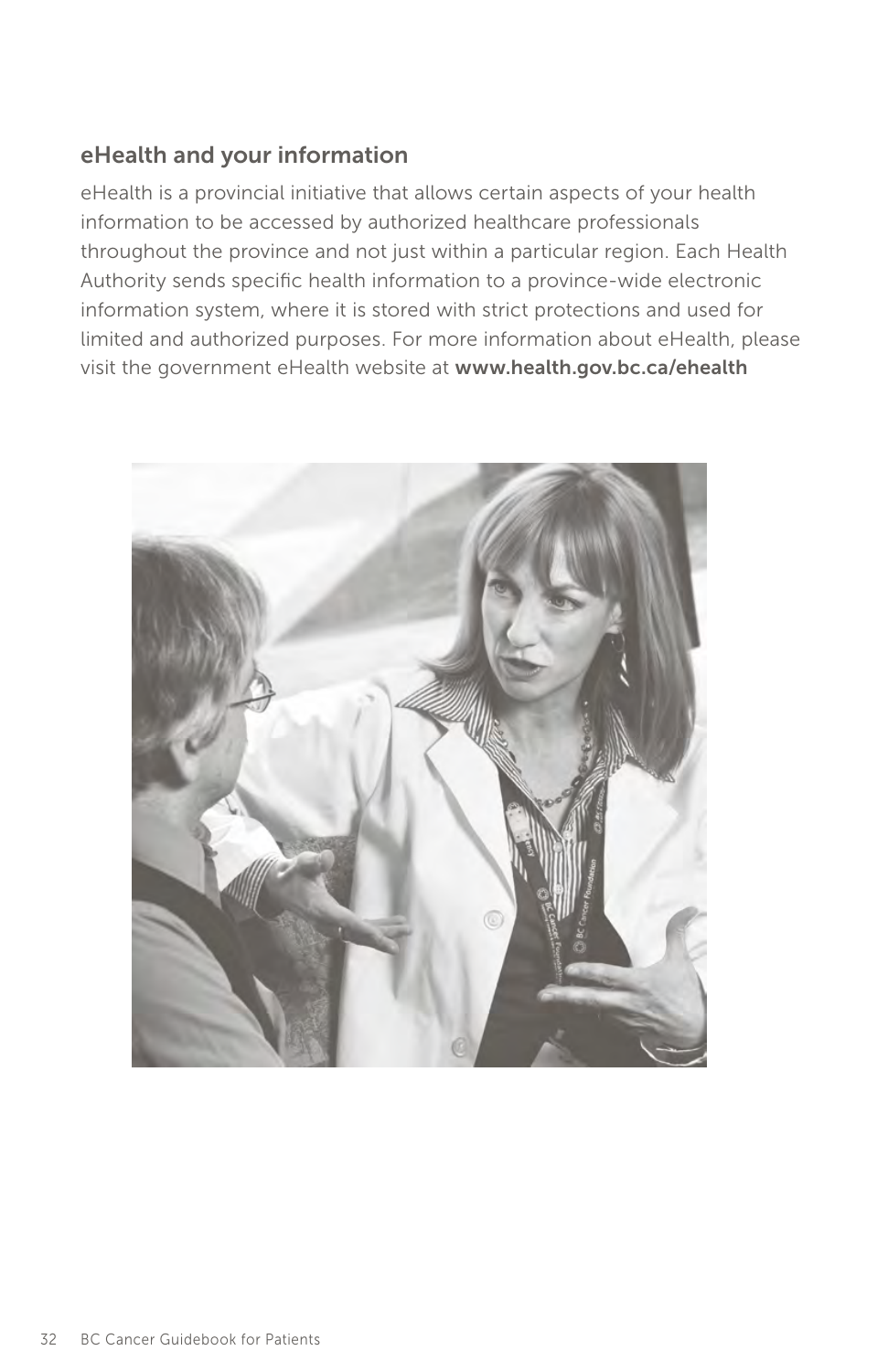# Advance Care Planning

Advance Care Planning is one part of broader personal planning. Personal planning can cover many topics, but Advance Care Planning relates specifically to health-care decision making.

Advance Care Planning (ACP) is a way for you and your family to prepare to make decisions about your future health care. It involves understanding and sharing your values, beliefs and wishes regarding health and personal care with those close to you and your health-care provider. It also involves determining who would make health-care decisions for you if you cannot. This information is used during conversations with health-care providers about the treatments and care you receive, to help you get the care that's right for you. (BC Centre for Palliative Care).

Please see the following resources that are available:

#### 1. BC Cancer website (www.bccancer.bc.ca):

This website has resources that can be accessed by searching the term "advance care planning" is the search box.

The BC Cancer Patient & Family Counselling program offers counselling services to cancer patients and family members. Visit www.bccancer.bc.ca for contact information.

The BC Cancer Pain & Symptom Management program offers support you and your family with emotional and social concerns that come with living with cancer and can assist with care planning and decision-making, especially around transitions.

#### 2. BC Centre for Palliative Care

The BC Centre for Palliative Care provides leadership for best practices, research and education in advance care planning, serious illness conversations, integration of a palliative approach to care, and building compassionate communities.

To learn more about advanced care planning, including information, further resources and events around the province visit: www.bc-cpc.ca/acp.

#### 3. Nidus Personal Planning Resource Centre and Registry

Nidus is a non-profit charity, personal planning centre and registry. For more information visit: www.nidus.ca/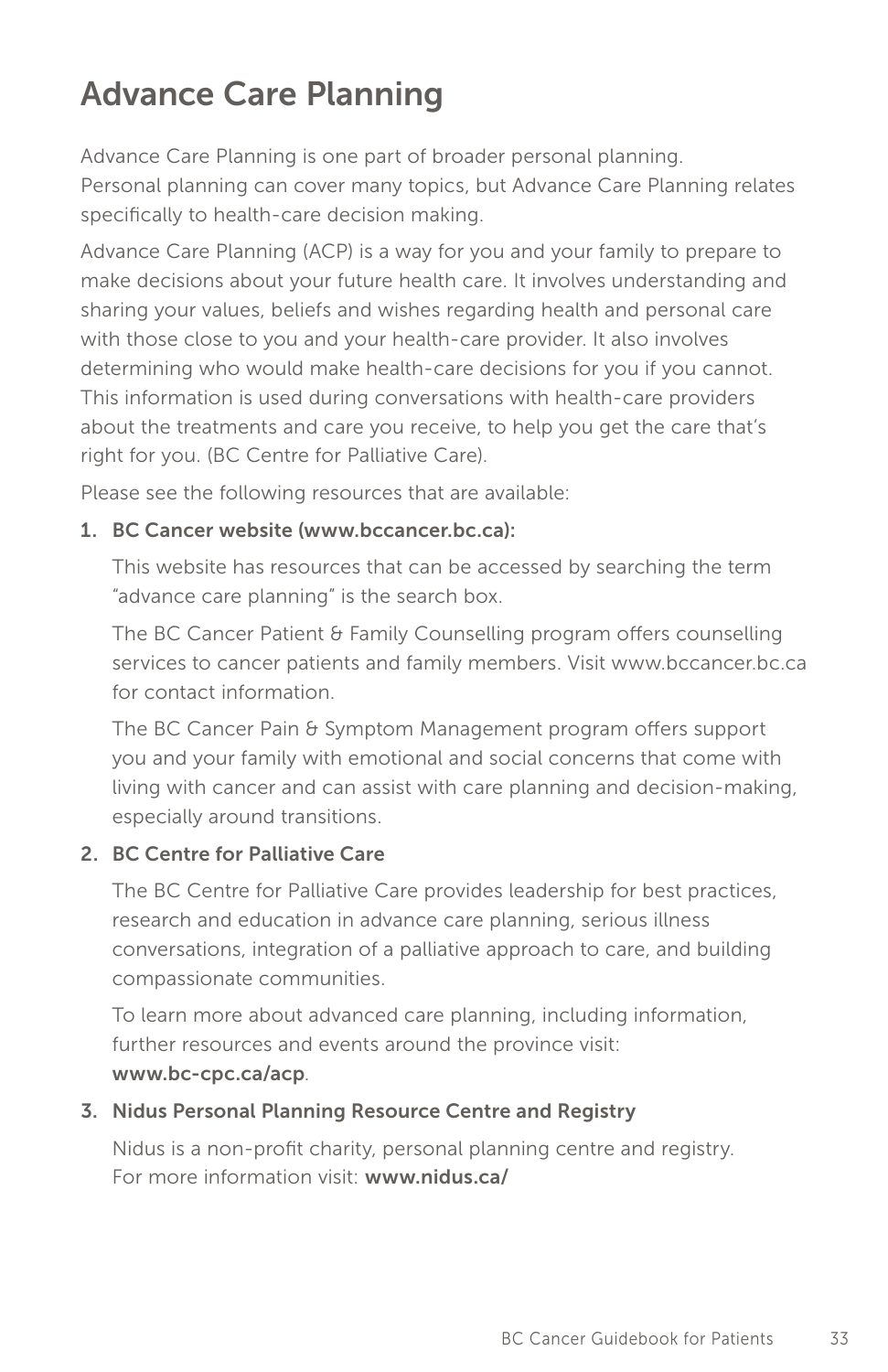# Glossary of terms

#### Ambulatory Care Chemotherapy Unit (ACCU)

An outpatient unit where chemotherapy drugs are administered intravenously.

#### Benign Tumour

An abnormal swelling or growth that is not a malignant or spreading cancer and is usually harmless.

#### Biopsy

The surgical removal of a piece of tissue from a patient for microscopic examination.

#### Brachytherapy

The use of radioactive "seed" implanted directly into a tumour. This allows a very high but sharply localized dose of radiation to be given to a tumour while sparing surrounding, healthy tissue from radiation exposure.

#### Cancer

A large group of more than 100 diseases characterized by uncontrolled growth and spread of abnormal cells.

#### **Carcinogen**

Any substance that causes cancer.

#### Carcinoma

A form of cancer that arises in tissues that cover or line such organs as skin, intestines, uterus, lung and breast.

#### Chemotherapy

Treatment of disease by chemical compounds.

#### Clinical Trials

The process by which new cancer treatments are tested in humans. Clinical trials are conducted after experiments in animals and preliminary studies in humans have shown that a new treatment method is likely to be effective.

#### Computerized Tomography (CT) Scan

A technique providing multiple cross-sectional X-ray images generated by computer. A CT scan can provide valuable information such as the presence, size, and location of a tumour and its impact on surrounding tissue.

#### Grade of Cancer

Describes the appearance of cancer cells under the microscope, and their degree of difference from normal cells.

#### Hormone Therapy

A treatment in which hormones (as well as anti-hormones and other factors which regulate the endocrine glands) are used to fight some cancers of the breast, endometrium and prostate.

#### Late Effects

Side effects that occur more than five years after cancer diagnosis

#### Lymph Gland (Node)

Our bodies have a network of lymph vessels and lymph nodes. These glands or nodes act as filters for impurities in the body and concentrate lymphocytes used to fight infection. Cancer can start in these nodes or spread to them.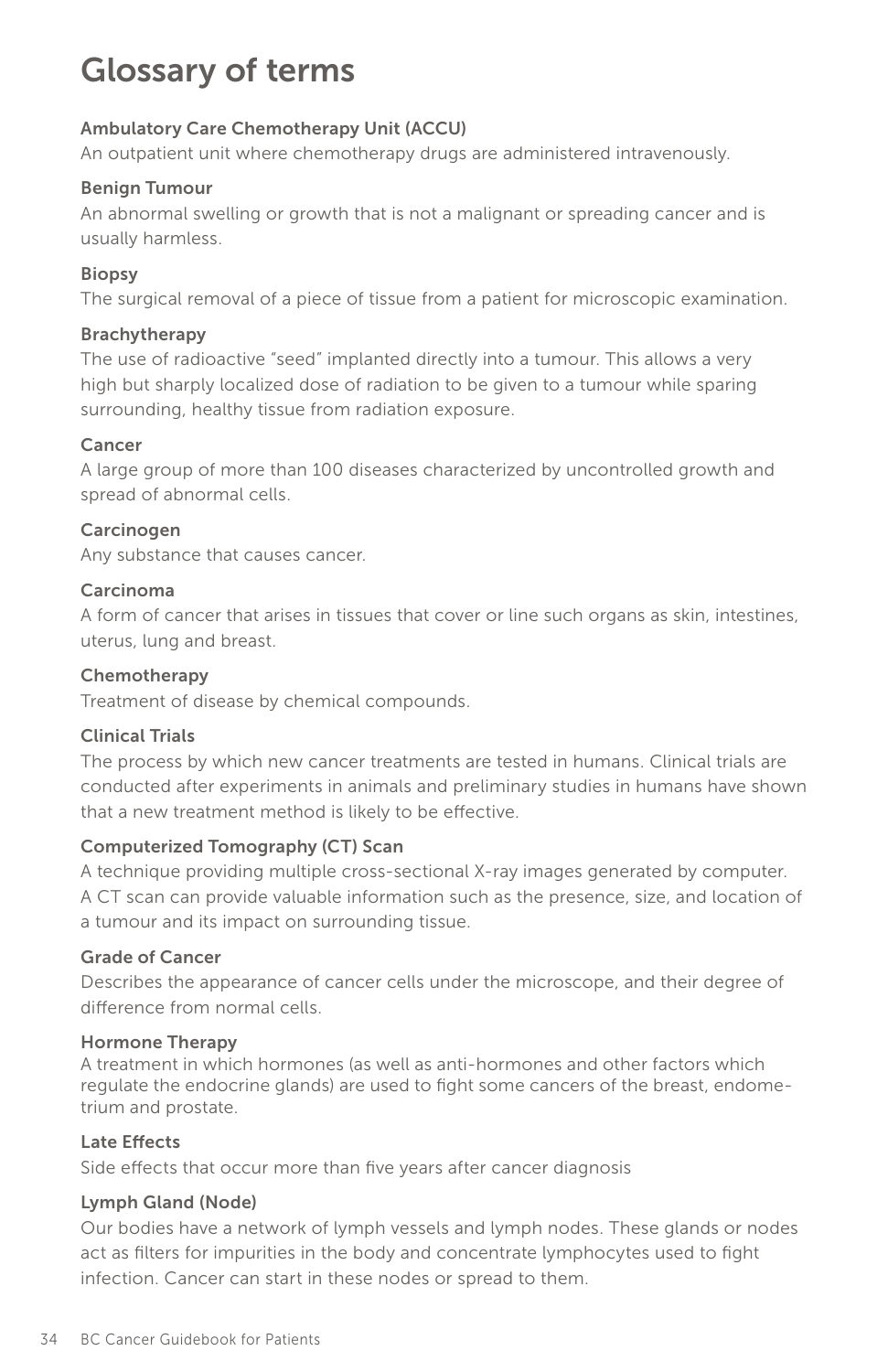#### Magnetic Resonance Imaging (MRI)

A procedure that produces cross-sectional images of the body without the use of X-rays or radioactive materials. MRI uses a strong magnetic field, radio waves and a computer to produce excellent soft tissue images that can be read by a radiologist.

#### Mammography

An X-ray examination of the breasts using specialized equipment.

#### **Metastasis**

The process whereby cancer cells from the original tumour spreads to other sites in the body.

#### Positron Emission Tomography (PET) Functional Imaging

PET is an imaging procedure that requires the use of safe injectable tracers to help detect certain diseases, such as cancer, in the body. When combined with Computed Tomography (CT), this medical technology enables improved diagnosis of disease and enhanced treatment planning allowing for the most appropriate and effective choice of therapy.

#### Radiation Therapy

The use of radiation (high-energy rays) to kill or shrink tumour cells. Used to treat some cancers.

#### Stage of Cancer

There are two systems used together to classify cancer. TNM is a type of classification used to describe the extent of the cancer's involvement in your body based on tumour (site and size), node (involvement of lymph nodes), and metastasis (spread). The second classification used is Spread of Cancer which uses a 1-4 scale system to describe the location of the cancer in your body.

#### Stem Cells

The immature cells from which all blood cells develop. These cells may divide to form more stem cells or mature into a variety of blood cell types.

#### Survivorship

In cancer, survivorship focuses on the health and life of a person with cancer, from diagnosis onward. It covers the physical, psychosocial, and economic issues of cancer. Survivorship includes issues related to follow-up care, effects of treatment, second cancers, and quality of life. Family members, friends and caregivers are also part of the survivorship experience.

#### Tumour Markers

Substances which provide a test for the presence of actively growing cancer; not recommended for early detection or screening of cancer but used at the BC Cancer to indicate whether a particular treatment has reduced the size of a known tumour, or whether a tumour is growing.

#### Ultrasound

Ultrasound is a medical imaging technique that produces images of inside the body without use of X-rays or radioactive materials. The ultrasound technologist uses a probe that emits and receives high frequency sound waves over the skin to create images read by a radiologist.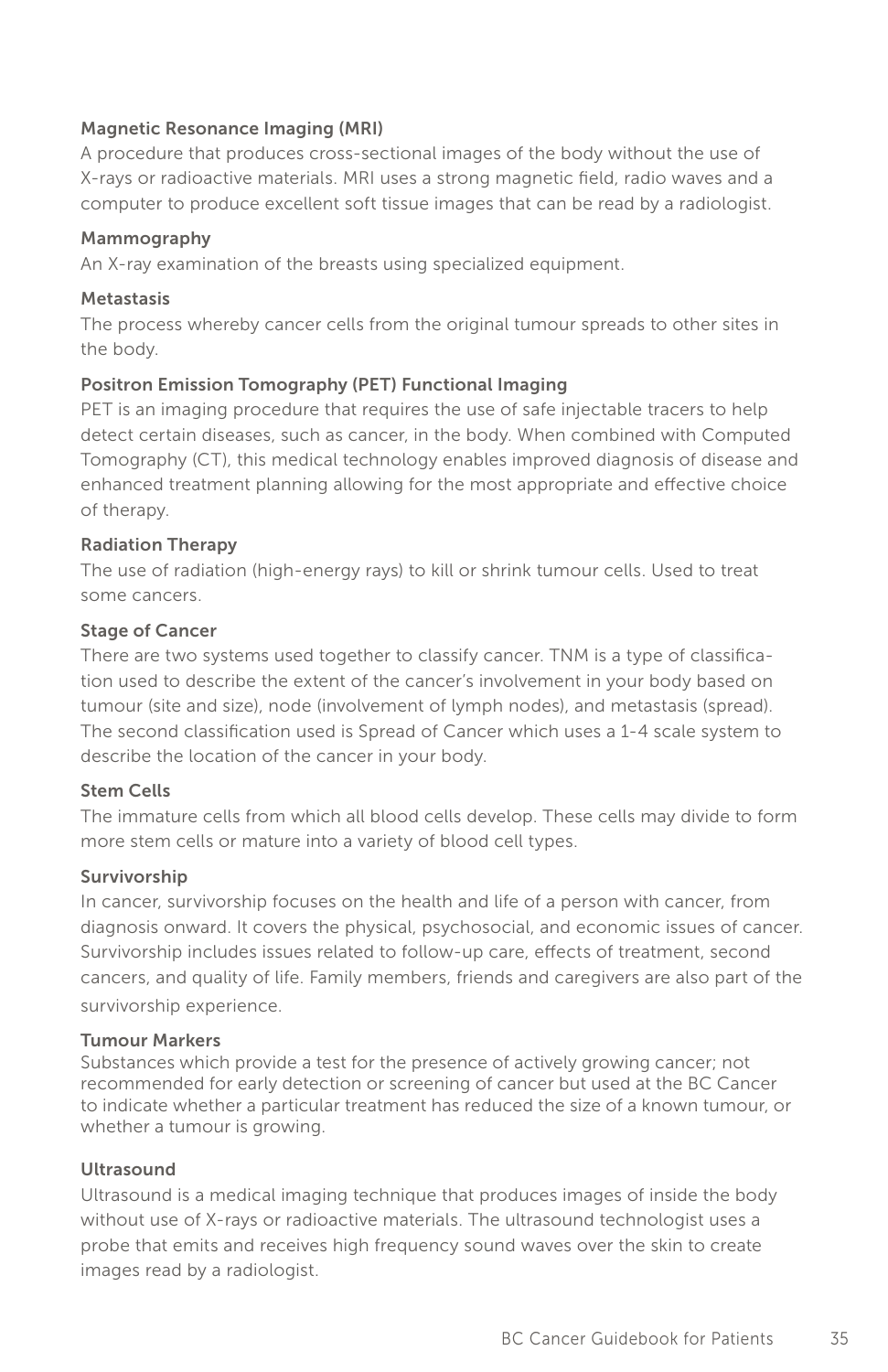# BC Cancer – Vancouver contact list

BC Cancer does not correspond about patient care via email – please call the numbers below to discuss your appointments and treatment.

#### Ambulatory Care Unit Appointment Booking

Call this number for booking, cancellation, or questions regarding radiation therapy and systemic (chemo) therapy appointments 604.877.6218 or toll-free 1.800.663.3333, x 676218

**BC Cancer Library** Call this number for any questions regarding library resources 604.675.8001 or toll-free 1.888.675.8001, x 8001

Information and Admitting Desk Call this number for all issues regarding your initial appointment 604.877.6000 or toll-free 1.800.663.3333, x 676000

Nutrition 604.877.6000, x 672013 or toll-free 1.800.663.3333, x 672013

Pain and Symptom Management/Palliative Care 604.877.6000 or toll-free 1.800.633.3333, x 672645

Patient and Family Counselling Services 604.877.6000 or toll-free 1.800.663.3333, x 672194

Patient Care Nurse Line Call this number with any medical inquiries for a registered nurse in Radiation Therapy or Systemic (Chemo) Therapy Monday-Friday, 8:30am – 4:30pm (except statutory holidays) 604.877.6025 or toll-free 1.800.663.3333, x 676025

If you are experiencing treatment side effects out of regular business hours, please call: 604.877.6000

Pharmacy For information about your prescription, such as refills, please call 604.877.6135

Pharmacy Drug Information Line For non-urgent questions about your drug therapy or complementary therapies, 604.877.6098 x 672235 Tuesday-Friday, 9:00am-5:00pm

Pharmacy Drug Access Navigator For assistance in drug coverage, please call 604.707.5983

**Release of Information** Call if you require a copy of your health record 604.877.6000 or toll-free 1.800.663.3333, x 672334

Speech Language Pathology Call if you require a copy of your health record 604.877.6000, x 676268 or toll-free 1.800.663.3333, x 676268

**BC Cancer – Vancouver Switchboard** Call this number to be directed to any department within BC Cancer 604.877.6000 or 1.800.663.3333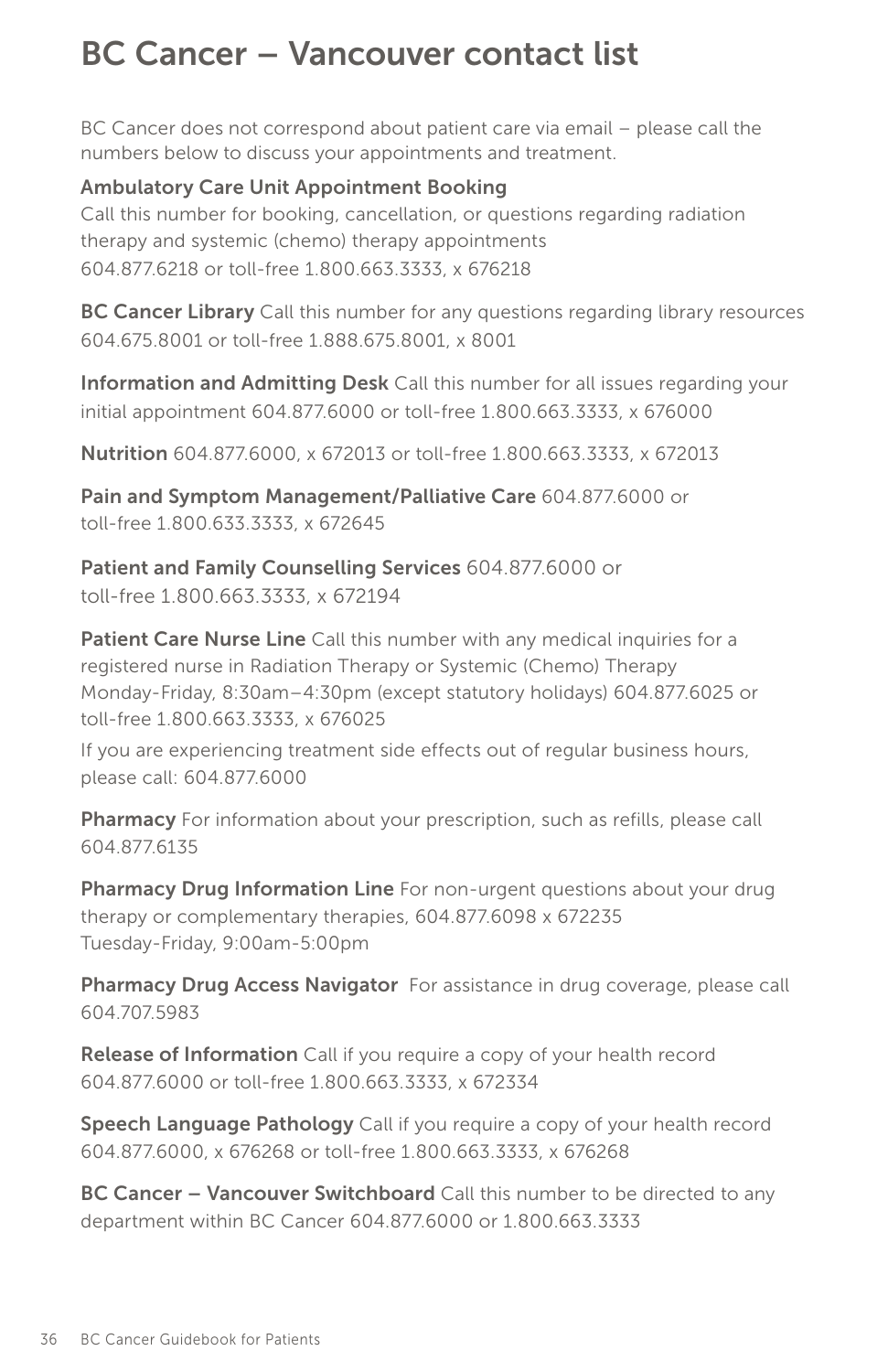Where is the BC Cancer centre where I will receive treatment?